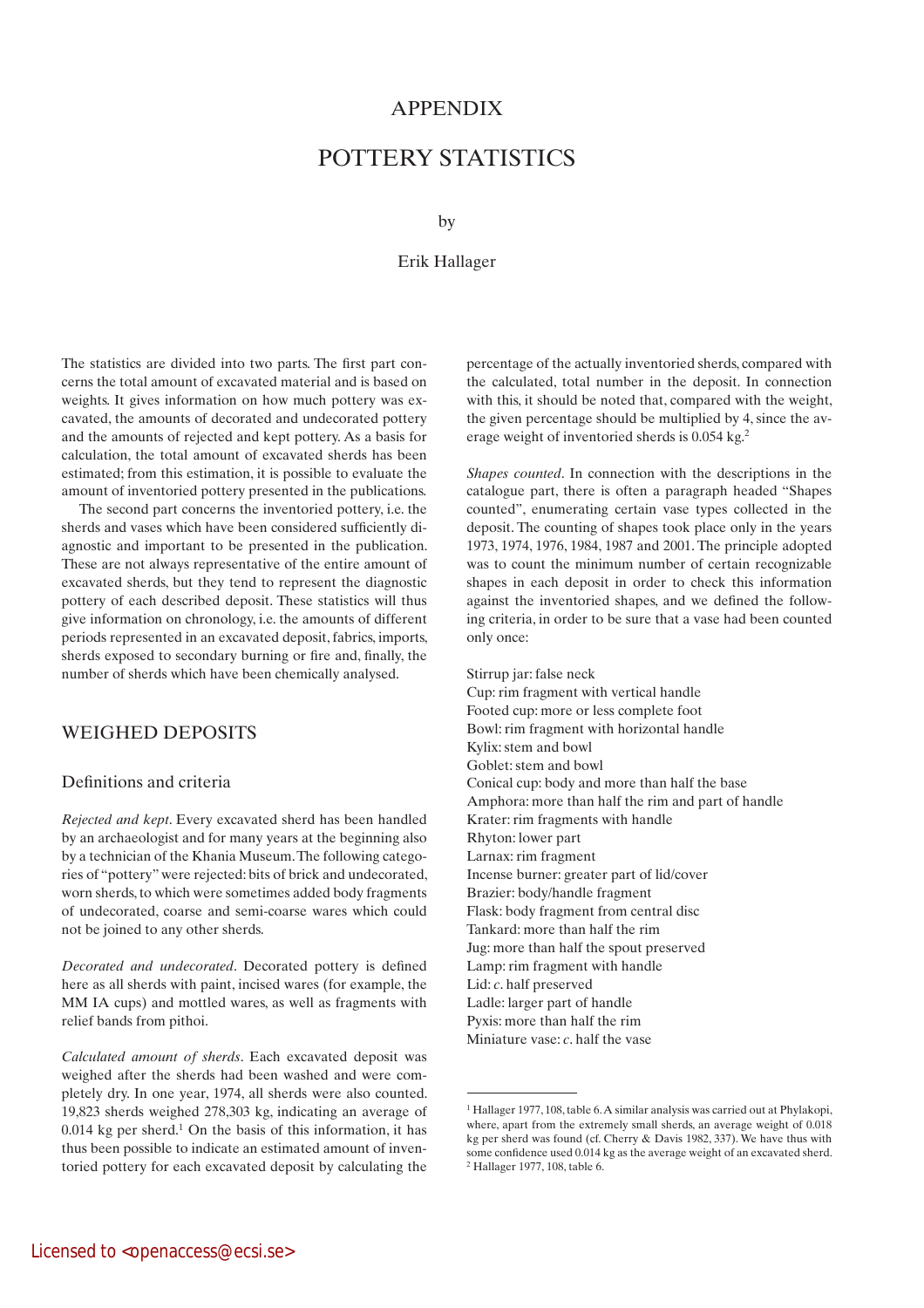Stand: large base fragments Tripod cooking pot: number of legs<sup>3</sup> Tripod storage jar: number of legs4 Pithos: rim fragments with L indicated Cooking dish: number of rim fragments (1984, 1987 and 2001)

Whenever possible, the above shapes are subdivided in the catalogues into decorated and undecorated, according to the criteria indicated above.

Concerning the statistics for the total material, we started to weigh pottery only in the middle of the 1973 excavation, which means that *c*. 65% of the total amount has actually been weighed. It therefore often happens that a deposit consists of units weighed and not weighed. In these instances, the calculations of inventoried pottery have been based on the weighed units only, which explains the discrepancies be-

tween the numbers of inventoried sherds in the tables concerning weights and the tables of the inventoried pottery. For example, 29 sherds have been inventoried from "Room E, constructions (walls)", while only 4 of them from 1977 are included in the weighed statistics.

In the tables below, the numbers of each described deposit are given, while the details of percentages are given in the description of the deposits in the catalogue. In the following tables, we have chosen to present each main layer, as well as the different categories of excavated layers, so that differences from the average for the main layer can be studied in each case.

3 Round or oval sectioned legs more than 0.050 high. 4 Broad, flat legs less than 0.050 high.

| <i>Abbreviations</i>        | Total: Total amount of pottery added from Dec. and Undec. |
|-----------------------------|-----------------------------------------------------------|
|                             | Kept: Amount of pottery not rejected                      |
| Rej.: Rejected pottery      | NC: Numbers calculated (i.e. total divided by 0.014)      |
| Dec.: Decorated pottery     | NI: Numbers inventoried (from weighed units)              |
| Undec.: Undecorated pottery | SC: Shapes counted (only LM pottery)                      |

In the tables below, the first five columns give weight in kg, while the last three columns are numbers, as explained above. The percentages given are those of the total amount, while the figures given under total in the tables with the individual deposit types represent the percentage of the total amount excavated within the relevant period.

#### LM IIIB:1 deposits

|                                   | Rej.   | Dec.   | Undec.  | Total   | Kept    | N <sub>C</sub> | NI               | <b>SC</b>        |
|-----------------------------------|--------|--------|---------|---------|---------|----------------|------------------|------------------|
| <b>BUILDING 1</b>                 |        |        |         |         |         |                |                  |                  |
| Late pit in Room D                | 2.400  | 0.600  | 4.100   | 4.700   | 2.300   | 336            | $\boldsymbol{0}$ | $\theta$         |
| Layer with stones                 | 49.215 | 25.245 | 159.075 | 184.320 | 135.105 | 13.166         | 229              | $\boldsymbol{0}$ |
| Room A, upper floor               | 4.500  | 3.125  | 23.920  | 27.045  | 22.545  | 1.932          | 49               | $\boldsymbol{0}$ |
| Room A, lower floor               | 2.405  | 2.930  | 26.180  | 29.110  | 26.705  | 2.079          | 72               | $\boldsymbol{0}$ |
| Room A, 17-Floor 4                | 0.540  | 0.140  | 2.500   | 2.640   | 2.100   | 189            | 6                | $\mathbf{1}$     |
| Room A, 17-Pit J                  | 0.025  | 0.000  | 0.665   | 0.665   | 0.640   | 48             | $\overline{0}$   | $\boldsymbol{0}$ |
| Room A, 17-Floor 15               | 1.770  | 0.045  | 2.715   | 2.760   | 0.990   | 159            | $\mathfrak{Z}$   | $\boldsymbol{0}$ |
| Room A, deposit                   | 0.150  | 0.080  | 0.760   | 0.840   | 0.690   | 60             | $\overline{4}$   | $\boldsymbol{0}$ |
| Room A, 17-Pit I                  | 2.055  | 1.250  | 7.450   | 8.700   | 6.645   | 621            | 20               | $\boldsymbol{0}$ |
| Room B, floor deposit             | 1.525  | 0.595  | 4.695   | 5.290   | 3.765   | 378            | 6                | $\mathbf{0}$     |
| Room C, between layer with stones |        |        |         |         |         |                |                  |                  |
| and floor                         | 17.115 | 6.450  | 38.815  | 45.265  | 28.150  | 3.233          | 52               | $\overline{0}$   |
| Room C, floor deposit             | 17.555 | 29.847 | 83.340  | 113.187 | 95.632  | 8.085          | 192              | $\boldsymbol{0}$ |
| Room C, in upper floor            | 0.780  | 0.140  | 1.805   | 1.945   | 1.165   | 139            | 7                | $\boldsymbol{0}$ |
| Room C, in lower floor            | 0.000  | 0.002  | 0.055   | 0.057   | 0.057   | 4              | $\overline{0}$   | $\boldsymbol{0}$ |
| Room C, levelling deposit         | 6.350  | 0.575  | 11.150  | 11.725  | 5.375   | 838            | $\overline{4}$   | $\boldsymbol{0}$ |
| Room C, bench/walls               | 0.200  | 0.070  | 0.650   | 0.720   | 0.520   | 51             | $\overline{0}$   | $\mathbf{0}$     |
| Room D, between layer with stones |        |        |         |         |         |                |                  |                  |
| and floor                         | 8.060  | 2.525  | 18.635  | 21.160  | 13.100  | 1.511          | 32               | $\boldsymbol{0}$ |
| Room D, floor deposit             | 11.355 | 4.635  | 40.285  | 44.920  | 33.565  | 3.209          | 60               | $\boldsymbol{0}$ |
| Room D, in the floor              | 6.475  | 2.980  | 20.725  | 23.705  | 17.230  | 1.693          | 50               | $\boldsymbol{0}$ |
| Room D, the bench                 | 0.335  | 0.160  | 1.140   | 1.300   | 0.965   | 93             | 10               | $\boldsymbol{0}$ |
| Room D, the filled-in door        | 0.000  | 0.150  | 0.800   | 0.950   | 0.950   | 68             | $\mathbf{1}$     | $\mathbf{0}$     |
| Room D, the walls                 | 0.895  | 0.170  | 2.435   | 2.605   | 1.710   | 186            | 3                | $\boldsymbol{0}$ |
| Corridor/Space I, floor deposit   | 1.605  | 2.650  | 8.515   | 11.165  | 9.560   | 798            | 17               | $\boldsymbol{0}$ |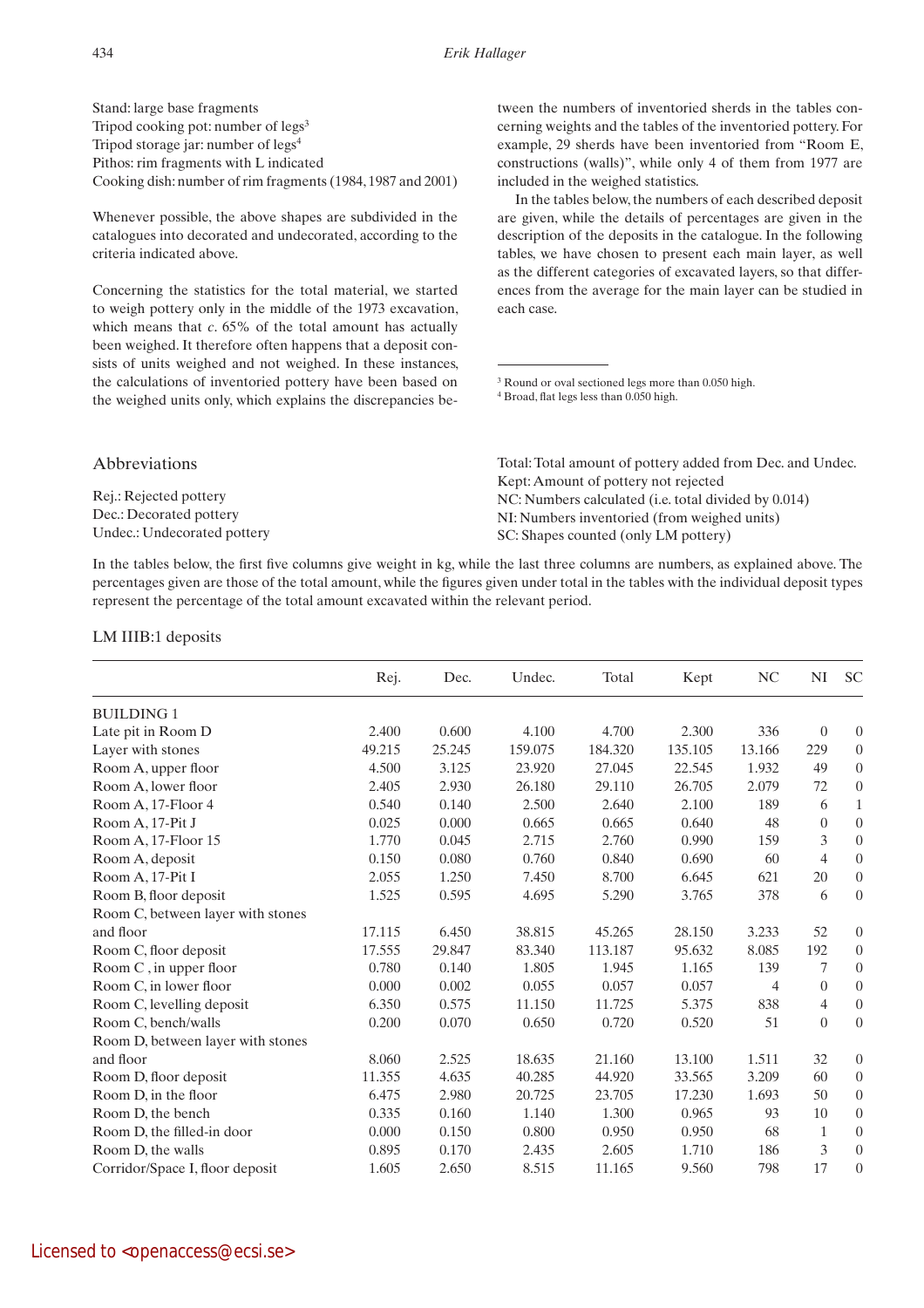|                                                       | Rej.           | Dec.           | Undec.         | Total          | Kept           | NC                      | $\mathbf{N}\mathbf{I}$ | <b>SC</b>                            |
|-------------------------------------------------------|----------------|----------------|----------------|----------------|----------------|-------------------------|------------------------|--------------------------------------|
| Corridor/Space I, 13-Pit U                            | 0.300          | 0.600          | 4.100          | 4.700          | 4.400          | 336                     | 3                      | $\boldsymbol{0}$                     |
| Corridor/Space I, 8-Pit T                             | 1.050          | 1.450          | 6.800          | 8.250          | 7.200          | 589                     | 5                      | $\boldsymbol{0}$                     |
| Corridor/Space I, Pit in S corner                     | 0.000          | 0.275          | 1.685          | 1.960          | 1.960          | 140                     | 3                      | $\boldsymbol{0}$                     |
| Pit in central part of Space I. Not weighed           |                |                |                |                |                |                         |                        |                                      |
| Corridor/Space I, in and below the floor              | 4.380          | 2.250          | 13.875         | 16.125         | 11.745         | 1.152                   | 23                     | $\boldsymbol{0}$                     |
| Corridor/Space I, the walls                           | 2.340          | 1.350          | 8.695          | 10.045         | 7.705          | 718                     | 11                     | $\boldsymbol{0}$                     |
| Annex                                                 | 0.100          | 0.050          | 0.750          | 0.800          | 0.700          | 57                      | $\boldsymbol{0}$       | $\boldsymbol{0}$                     |
| Space G, in upper floor                               | 7.340          | 2.142          | 12.970         | 15.112         | 7.772          | 1.079                   | 11                     | $\boldsymbol{0}$                     |
| Space G, dump below upper floor                       | 16.435         | 4.890          | 50.730         | 55.620         | 39.185         | 3.973                   | 49                     | $\overline{4}$                       |
| Space G, in 23-Floor 8                                | 2.780          | 1.197          | 8.400          | 9.597          | 6.817          | 686                     | 23                     | $\overline{c}$                       |
| Space G, in 23-Floor 9/10                             | 3.635          | 3.035          | 16.940         | 19.975         | 16.340         | 1.427                   | 49                     | 6                                    |
| Space G, in 23-Floor 11                               | 12.290         | 2.555          | 29.480         | 32.035         | 19.745         | 2.288                   | 58                     | 15                                   |
| Space G, the walls                                    | 8.700          | 1.435          | 16.975         | 18.410         | 9.710          | 1.315                   | 3                      | $\boldsymbol{0}$                     |
| Space H, above floor. Not weighed                     |                |                |                |                |                |                         |                        |                                      |
| Space H, constructions. Not weighed                   |                |                |                |                |                |                         |                        |                                      |
| Space H, levelling deposits. Not weighed              |                |                |                |                |                |                         |                        |                                      |
| Room E, in upper floor. Not weighed                   |                |                |                |                |                |                         |                        | 12                                   |
| Room E, in lower floor                                | 0.150          | 0.075          | 0.670          | 0.745          | 0.595          | 53                      | $\mathbf{1}$           | $20\,$                               |
| Room E, pits in floor                                 | 0.000          | 0.838          | 5.820          | 6.658          | 6.658          | 476                     | 7                      | 67                                   |
| Room E, extension. Not weighed                        |                |                |                |                |                |                         |                        | 28                                   |
| Room E, levelling deposits                            | 1.275          | 0.025          | 3.470          | 3.495          | 2.220          | 250                     | 3                      | 24                                   |
| Room E, the walls                                     | 4.945          | 2.180          | 14.880         | 17.060         | 12.115         | 1.219                   | 4                      | 79                                   |
| Room U, in upper floor                                | 0.500          | 0.600          | 2.655          | 4.255          | 3.755          | 304                     | $\mathfrak{2}$         | 5                                    |
| Room U, in lower floor                                | 1.500          | 0.500          | 1.900          | 2.400          | 0.900          | 171                     | $\overline{2}$         | $\boldsymbol{0}$                     |
| Room U, possible levelling deposit                    |                |                |                |                |                |                         |                        |                                      |
| below floors                                          | 2.650          | 1.550          | 6.250          | 7.800          | 5.150          | 557                     | $\overline{4}$         | $\boldsymbol{0}$                     |
| Room U, the walls                                     | 8.100          | 2.650          | 16.900         | 19.550         | 11.450         | 1.396                   | 20                     | $\boldsymbol{0}$                     |
| <b>BUILDING 3</b>                                     |                |                |                |                |                |                         |                        |                                      |
| Building 3, the wall                                  | 0.715          | 1.565          | 8.215          | 9.780          | 9.065          | 699                     | 16                     | $\boldsymbol{0}$                     |
| Building 3, related? (18-Pit F)                       | 0.395          | 0.505          | 3.610          | 4.115          | 3.720          | 294                     | 9                      | $\boldsymbol{0}$                     |
| <b>STREET</b>                                         |                |                |                |                |                |                         |                        |                                      |
| Street, in upper layer                                | 4.330          | 1.890          | 7.230          | 9.120          | 4.790          | 651                     | 12                     | $\overline{0}$                       |
| Street, in middle layer                               | 25.220         | 10.755         | 46.180         | 56.935         | 31.715         | 4.067                   | 80                     | $\boldsymbol{0}$                     |
| Street, in lower layer                                | 1.930          | 0.955          | 6.245          | 7.200          | 5.270          | 514                     | 7                      | $\boldsymbol{0}$                     |
| RUBBISH AREA SOUTHEAST                                |                |                |                |                |                |                         |                        |                                      |
| $20-PitI$                                             | 0.415          | 0.695          | 3.650          | 4.345          | 3.930          | 310                     | 6                      | 5                                    |
| $20-PitH$                                             | 0.000          | 0.275          | 0.995          | 1.270          | 1.270          | 91                      | 2                      | $1\,$                                |
| 20-Pit H2                                             | 2.580          | 3.020          | 17.000         | 20.020         | 17.440         | 1.430                   | 40                     | 37                                   |
| 20-Pit J                                              | 3.305          | 4.960          | 24.500         | 29.460         | 26.155         | 2.104                   | 24                     | 38                                   |
| 20-Pit M                                              | 11.710         | 3.295          | 20.765         | 24.060         | 12.350         | 1.719                   | 23                     | 19                                   |
| <b>BUILDING 2</b>                                     |                |                |                |                |                |                         |                        |                                      |
| Room A, above upper floor                             | 0.000          | 0.065          | 0.355          | 0.420          | 0.420          | 30                      | $\mathbf{1}$           | $\boldsymbol{0}$                     |
| Room A, above lower floor                             | 0.590          | 0.075          | 1.225          | 1.300          | 0.710          | 93                      | 8                      | $\boldsymbol{0}$                     |
| Room B1, covering layer                               | 0.765          | 0.645          | 4.880          | 5.525          | 4.760          | 395                     | 9                      | $\boldsymbol{0}$                     |
| Room B1, 19-Pit O                                     | 0.785          | 0.475          | 3.835          | 4.310          | 3.525          | 308                     | $\overline{9}$         | $\boldsymbol{0}$                     |
| Room B1, floor deposit                                | 0.045          | 0.045          | 0.480          | 0.525          | 0.480          | 38                      | $\mathbf{1}$           |                                      |
| Room B1, in 19-Floor 11. Weight missing               |                |                |                |                |                |                         |                        | $\boldsymbol{0}$                     |
| Room B1, 19-Pit AC. Weight missing                    |                |                |                |                |                |                         |                        |                                      |
|                                                       |                |                |                |                |                |                         |                        |                                      |
| Room B1, 19-Floor 10<br>Room B1, fill in western part | 0.000<br>0.300 | 0.005<br>0.310 | 0.000<br>3.640 | 0.005<br>3.950 | 0.005<br>3.650 | $\boldsymbol{0}$<br>282 | $\mathbf{2}$<br>9      | $\boldsymbol{0}$<br>$\boldsymbol{0}$ |
|                                                       |                |                |                |                |                |                         |                        |                                      |
| <b>COURTYARD</b>                                      |                |                |                |                |                |                         |                        |                                      |
| Younger deposits, Deposit 1                           | 0.000          | 0.025          | 0.290          | 0.315          | 0.315          | 23                      | $\mathbf{2}$           | $\boldsymbol{0}$                     |
| Younger deposits, Deposit 2                           | 0.445          | 0.615          | 2.900          | 3.515          | 3.070          | 251                     | 8                      | $\boldsymbol{0}$                     |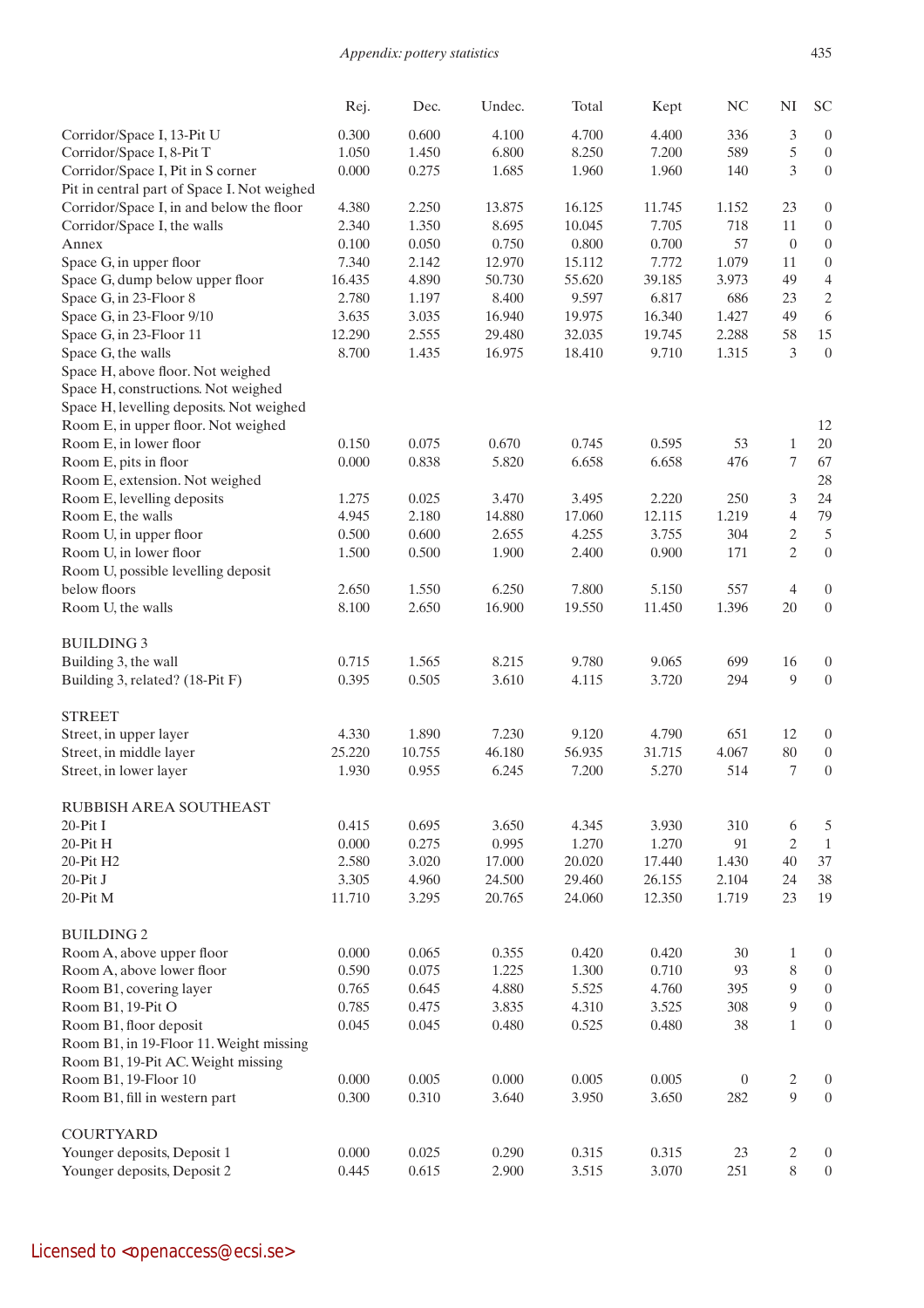436 *Erik Hallager*

|                                                | Rej.   | Dec.   | Undec.  | Total   | Kept    | $\rm NC$ | $\rm NI$         | <b>SC</b>               |
|------------------------------------------------|--------|--------|---------|---------|---------|----------|------------------|-------------------------|
| Younger deposits, Deposit 3                    | 0.575  | 0.550  | 4.590   | 5.140   | 4.565   | 367      | 9                | $\boldsymbol{0}$        |
| Younger deposits, Deposit 4                    | 0.065  | 0.040  | 0.475   | 0.515   | 0.450   | 37       | $\mathbf{1}$     | $\boldsymbol{0}$        |
| Younger deposits, Deposit 5                    | 0.070  | 0.000  | 0.215   | 0.215   | 0.145   | 15       | $\boldsymbol{0}$ | $\boldsymbol{0}$        |
| Younger deposits, Deposit 6                    | 0.320  | 0.800  | 4.245   | 5.045   | 4.725   | 360      | 5                | $\mathfrak s$           |
| Courtyard, 19-Pit G                            | 0.395  | 0.395  | 3.705   | 4.100   | 3.705   | 293      | 9                | $\boldsymbol{0}$        |
| Courtyard, 19-Pit M                            | 0.390  | 1.945  | 4.315   | 6.260   | 5.870   | 447      | 12               | $\boldsymbol{0}$        |
| Courtyard, 19-Pit P                            | 3.375  | 4.225  | 41.770  | 45.995  | 42.620  | 3.285    | 97               | $\boldsymbol{0}$        |
| Courtyard, 19-Pit Q                            | 12.115 | 16.515 | 134.485 | 151.000 | 138.885 | 10.786   | 263              | $\boldsymbol{0}$        |
| Courtyard, 19-Wall 8                           | 0.265  | 0.060  | 2.315   | 2.375   | 2.110   | 170      | 5                | $\sqrt{5}$              |
| Courtyard, 20-Pit P                            | 0.105  | 0.062  | 0.515   | 0.577   | 0.472   | 41       | $\mathfrak{Z}$   | $\boldsymbol{0}$        |
| Courtyard, 19-Pit K2                           | 0.945  | 0.830  | 6.590   | 7.420   | 6.475   | 530      | 14               | $\boldsymbol{0}$        |
| Courtyard, 20-Pit AG                           | 1.325  | 0.680  | 7.310   | 7.990   | 6.665   | 571      | 8                | $10\,$                  |
| Courtyard, Related I                           | 1.900  | 0.700  | 2.600   | 3.300   | 1.400   | 236      | 2                | $\boldsymbol{0}$        |
| Courtyard, Related II                          | 1.700  | 0.655  | 3.915   | 4.570   | 2.870   | 326      | $\overline{9}$   | $\boldsymbol{0}$        |
| Courtyard, Related III                         | 0.000  | 0.005  | 0.395   | 0.400   | 0.400   | 29       | $\sqrt{2}$       | $\,1\,$                 |
| Courtyard, Related IV. 19-Wall 10              | 0.210  | 0.095  | 1.285   | 1.380   | 1.170   | 99       | $\overline{3}$   | $\boldsymbol{0}$        |
| Deposits above latest floors,                  |        |        |         |         |         |          |                  |                         |
| above SE part                                  | 0.395  | 0.752  | 6.747   | 7.499   | 7.104   | 536      | $20\,$           | $\mathbf{1}$            |
| Deposits above latest floors,                  |        |        |         |         |         |          |                  |                         |
| above NW part                                  | 1.480  | 0.340  | 5.415   | 5.755   | 4.275   | 411      | $10\,$           | $\boldsymbol{0}$        |
| Deposits above latest floors,                  |        |        |         |         |         |          |                  |                         |
| above south part                               | 0.245  | 0.860  | 4.565   | 5.425   | 5.180   | 388      | 14               | 12                      |
| Floors 3rd phase, SE floors                    | 0.255  | 0.075  | 0.565   | 0.640   | 0.385   | 46       | $\sqrt{2}$       | $\overline{2}$          |
| Floors 3rd phase, NW floors                    | 0.745  | 0.325  | 3.315   | 3.640   | 2.895   | 260      | 5                | $\boldsymbol{0}$        |
| Floors 3rd phase, South floors                 | 1.315  | 0.580  | 4.805   | 5.385   | 4.070   | 385      | 11               | 12                      |
| Floors 3rd phase, below floors                 | 0.535  | 0.567  | 2.940   | 3.507   | 2.972   | 251      | $\overline{9}$   | $1\,$                   |
| Walls, 3 <sup>rd</sup> phase                   | 2.900  | 0.750  | 6.500   | 7.250   | 4.350   | 517      | $\mathbf{1}$     | $\boldsymbol{0}$        |
| Floors 2 <sup>nd</sup> phase, SE floors        | 0.490  | 0.480  | 2.735   | 3.215   | 2.725   | 230      | 6                | $\sqrt{2}$              |
| Floors 2 <sup>nd</sup> phase, NW floors        | 1.890  | 0.970  | 8.655   | 9.625   | 7.735   | 688      | 22               | $\boldsymbol{0}$        |
| Floors 2 <sup>nd</sup> phase, South floors     | 2.215  | 0.845  | 8.895   | 9.740   | 7.525   | 696      | $21\,$           | 16                      |
| Walls 2 <sup>nd</sup> phase, 20-Wall 9         | 0.950  | 0.075  | 2.015   | 2.090   | 1.140   | 149      | 3                | $\boldsymbol{0}$        |
| Walls 2 <sup>nd</sup> phase, 19-Wall 11        | 0.120  | 0.060  | 1.200   | 1.260   | 1.140   | 90       | $\mathfrak{Z}$   | $\boldsymbol{0}$        |
| Floors 1 <sup>st</sup> phase, SE floors        | 0.560  | 0.145  | 1.865   | 2.010   | 1.450   | 144      | $\overline{9}$   | $\overline{2}$          |
| Floors 1 <sup>st</sup> phase, NW floors        | 4.770  | 1.820  | 16.550  | 18.370  | 13.600  | 1.312    | $20\,$           | $\boldsymbol{0}$        |
| Floors 1 <sup>st</sup> phase, South floors     | 4.190  | 1.450  | 16.285  | 17.735  | 13.545  | 1.267    | 31               | 21                      |
| Walls 1 <sup>st</sup> phase, 19-Wall 9, S part | 0.045  | 0.162  | 0.585   | 0.747   | 0.702   | 53       | $\overline{4}$   | $\boldsymbol{0}$        |
|                                                |        |        |         |         |         |          |                  |                         |
| BETWEEN BUILDINGS 1 AND 2                      |        |        |         |         |         |          |                  |                         |
| Upper deposit north of 12-Wall 15              | 27.500 | 6.580  | 29.690  | 36.270  | 8.770   | 2.591    | 36               | 11                      |
| Lower deposit north of 12-Wall 15              | 10.350 | 2.600  | 36.850  | 39.450  | 29.100  | 2.818    | $20\,$           | $\overline{0}$          |
| Lower deposit south of 12-Wall 15              | 1.950  | 0.900  | 3.700   | 4.600   | 2.650   | 329      | 3                | 48                      |
| Deposits younger than 9-F2. Not weighed        |        |        |         |         |         |          |                  | 11                      |
| 11-Pit F2                                      | 19.350 | 7.750  | 57.400  | 65.150  | 45.800  | 4.653    | 83               | $\boldsymbol{0}$        |
| 12- $P$ it $E$                                 | 22.000 | 7.150  | 39.100  | 46.250  | 24.250  | 3.304    | 44               | $\boldsymbol{0}$        |
| $12-Pit K$                                     | 6.750  | 3.450  | 20.300  | 23.750  | 17.000  | 1.696    | 14               | $\boldsymbol{0}$        |
| <b>NORTH OF BUILDINGS 1 AND 2</b>              |        |        |         |         |         |          |                  |                         |
| "Building 4", floor deposit. Weight missing    |        |        |         |         |         |          |                  | 2                       |
| "Building 4", in 1/2-Floor 5                   | 0.000  | 0.000  | 0.205   | 0.205   | 0.205   | 15       | $\boldsymbol{0}$ | $\boldsymbol{0}$        |
| "Building 4", above 1/2-Floor 4                | 0.000  | 0.010  | 0.920   | 0.930   | 0.930   | 66       | 2                | $\boldsymbol{0}$        |
| "Building 4", in 1/2-Floor 4                   | 0.000  | 0.005  | 0.555   | 0.560   | 0.560   | 40       | $\mathfrak{2}$   | $\overline{c}$          |
| "Building 4", levelling deposit                | 0.000  | 1.670  | 7.655   | 9.325   | 9.325   | 666      | 7                | $\overline{\mathbf{3}}$ |
| Area 1, deposits above the floors              | 0.950  | 0.450  | 3.950   | 4.400   | 3.450   | 314      | 3                | $\boldsymbol{0}$        |
| Area 1, on the floors                          | 0.250  | 0.190  | 1.385   | 1.575   | 1.325   | 113      | $\overline{4}$   | $\boldsymbol{0}$        |
| Area 1, in the floors                          | 0.480  | 0.300  | 2.575   | 2.875   | 2.395   | 205      | 8                | $\boldsymbol{0}$        |
| Area 1, 2/4-Floor 13                           | 0.000  | 0.020  | 0.140   | 0.160   | 0.160   | 11       | $\mathbf{1}$     | $\boldsymbol{0}$        |
| Area 1, below the floors                       | 0.300  | 0.295  | 3.425   | 3.720   | 3.420   | 266      | 6                | 3                       |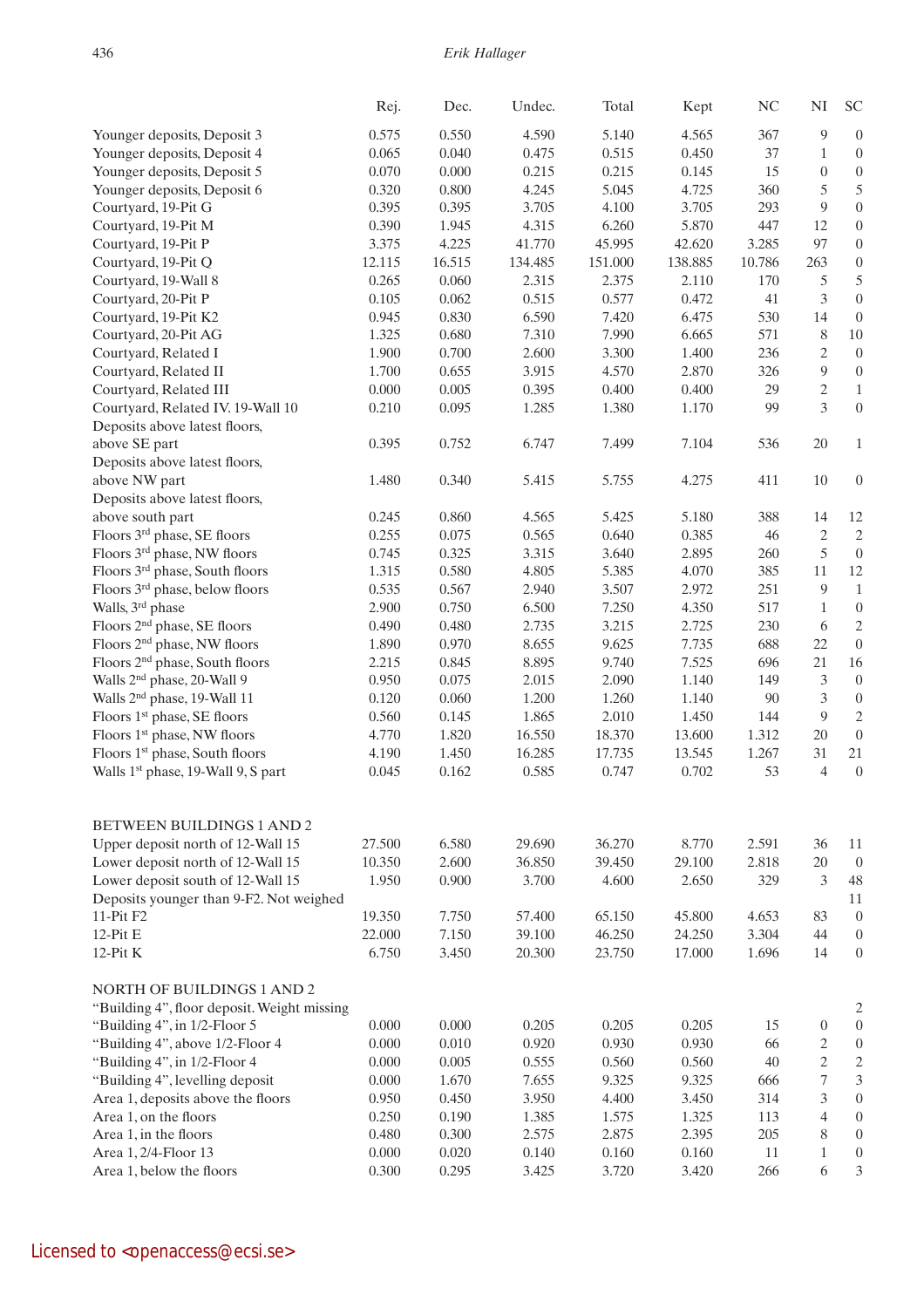|                                  | Rej.    | Dec.    | Undec.    | Total     | Kept      | NC      | NI      | <b>SC</b> |
|----------------------------------|---------|---------|-----------|-----------|-----------|---------|---------|-----------|
| Area 2, upper layer              | 6.000   | 1.100   | 15.650    | 16.750    | 10.750    | 1.196   | 15      | $\theta$  |
| Area 2, lower layer. Not weighed |         |         |           |           |           |         |         |           |
| Area 3, upper layer              | 0.000   | 0.060   | 0.630     | 0.690     | 0.690     | 49      | 3       | 3         |
| Area 3, lower layer. Not weighed |         |         |           |           |           |         |         |           |
| Area 4, Deposit 1. Not weighed   |         |         |           |           |           |         |         | 106       |
| Area 4, Deposit 2. Not weighed   |         |         |           |           |           |         |         | 36        |
| Area 4, 10-Pit 4. Not weighed    |         |         |           |           |           |         |         | 34        |
| Area 4, Deposit 3                | 0.235   | 0.395   | 3.395     | 3.790     | 3.555     | 271     |         | 6         |
| Area 4, 16-Pit I                 | 0.000   | 0.005   | 0.295     | 0.300     | 0.300     | 21      |         | $\Omega$  |
| Total                            | 410.280 | 214.929 | 1.380.532 | 1.596.461 | 1.186.181 | 113.999 | 2.252   | 718       |
| $\frac{0}{0}$                    |         | 13%     |           |           | 74%       |         | $2.0\%$ |           |

## LM IIIA:2 deposits

|                                            | Rej.  | Dec.  | Undec. | Total  | Kept   | N <sub>C</sub> | NI             | <b>SC</b>                   |
|--------------------------------------------|-------|-------|--------|--------|--------|----------------|----------------|-----------------------------|
| <b>BUILDING1</b>                           |       |       |        |        |        |                |                |                             |
| Space A-D                                  |       |       |        |        |        |                |                |                             |
| The upper floor in southern part           | 0.815 | 0.045 | 1.405  | 1.450  | 0.635  | 104            | 5              | $\mathbf{1}$                |
| Floor deposit in western part              | 1.040 | 0.545 | 4.435  | 4.980  | 3.940  | 356            | $\overline{9}$ | $\sqrt{2}$                  |
| The lower floor, 17-Floor 10/18            | 0.260 | 0.055 | 1.160  | 1.215  | 0.955  | 88             | 5              | $\sqrt{2}$                  |
| The lower floor, 17-Floor 14 and hearth?   | 0.520 | 0.035 | 2.175  | 2.210  | 1.690  | 158            | 8              | $\boldsymbol{0}$            |
| The lower floor, 17-Floor 6 and 15-Floor 6 | 0.200 | 0.110 | 1.700  | 2.010  | 1.810  | 144            | $\mathbf{1}$   | 5                           |
| Levelling deposits                         |       |       |        |        |        |                |                |                             |
| Below 17-Floor 10/18                       | 0.295 | 0.147 | 0.600  | 0.747  | 0.452  | 53             | 3              | $\boldsymbol{0}$            |
| 17-Pit K and deposit north                 | 1.240 | 0.215 | 4.725  | 4.940  | 3.700  | 353            | $\overline{4}$ | $\ensuremath{\mathfrak{Z}}$ |
| Below 15-Floor 6 and 17-Floor 6            | 0.280 | 0.155 | 2.505  | 2.660  | 2.380  | 190            | $\overline{4}$ | $\boldsymbol{0}$            |
| Levelling mixed with LM IB                 | 0.385 | 0.255 | 0.920  | 1.175  | 0.790  | 84             | 8              | $\boldsymbol{0}$            |
| Space E                                    |       |       |        |        |        |                |                |                             |
| 15-Floor 5                                 | 0.950 | 0.644 | 8.501  | 9.145  | 8.195  | 653            | 6              | 6                           |
| 7-Floor 4                                  | 0.625 | 0.220 | 2.150  | 2.370  | 1.745  | 169            | 3              | 10                          |
| Levelling deposit                          | 6.380 | 1.402 | 13.545 | 14.947 | 8.567  | 1.068          | 39             | 33                          |
| $9/7$ -Pit A                               | 1.400 | 3.356 | 36.209 | 39.565 | 38.165 | 2.826          | 59             | 129                         |
| Space F                                    |       |       |        |        |        |                |                |                             |
| 12-Floor 5, west                           | 0.400 | 0.200 | 0.600  | 0.800  | 0.400  | 57             | $\mathfrak{Z}$ | $\boldsymbol{0}$            |
| Below 12-Floor 5, west                     | 5.200 | 1.600 | 12.900 | 14.500 | 9.300  | 1.036          | 8              | $\boldsymbol{0}$            |
| Related?                                   | 4.750 | 2.160 | 10.490 | 12.650 | 7.900  | 904            | 15             | $\overline{2}$              |
| Space H                                    |       |       |        |        |        |                |                |                             |
| 9-Floor 2. Not weighed                     |       |       |        |        |        |                |                | 29                          |
| Levelling deposit                          | 0.310 | 0.122 | 1.378  | 1.500  | 1.190  | 107            | 7              | 24                          |
| 9-Pit. Not weighed                         |       |       |        |        |        |                |                | $\tau$                      |
| Building 1, constructions                  |       |       |        |        |        |                |                |                             |
| 9-Wall 12 and 9-Wall 14. Not weighed       |       |       |        |        |        |                |                |                             |
| 12-Wall 15+12-Wall 8                       | 4.340 | 0.700 | 10.190 | 10.890 | 6.550  | 778            | 16             | 8                           |
| <b>SOUTH OF BUILDING 1</b>                 |       |       |        |        |        |                |                |                             |
| 13-Pits N/M/Q                              | 3.700 | 1.450 | 7.300  | 8.750  | 5.050  | 625            | 13             | $\boldsymbol{0}$            |
| $15-Pit K$                                 | 0.100 | 0.325 | 1.660  | 1.985  | 1.885  | 142            | $\overline{4}$ | $\boldsymbol{0}$            |
| Deposit 1                                  | 6.015 | 3.790 | 26.375 | 30.165 | 24.150 | 2.155          | 43             | $\boldsymbol{0}$            |
| Deposit 2                                  | 4.300 | 2.700 | 17.150 | 19.850 | 15.550 | 1.418          | 15             | $\boldsymbol{0}$            |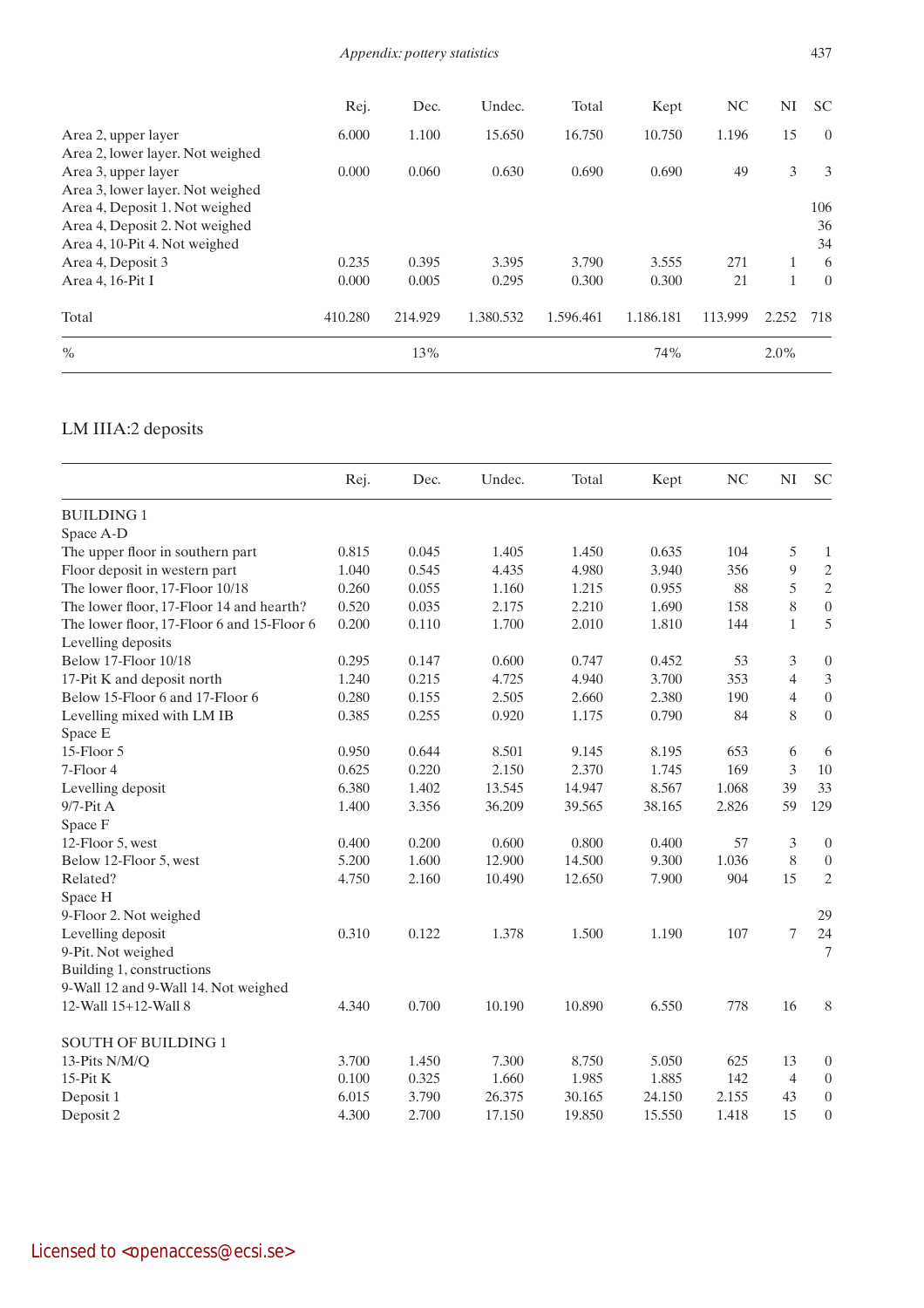|                                 | Rej.    | Dec.   | Undec.  | Total   | Kept    | NC     | $\mathbf{N}\mathbf{I}$ | <b>SC</b>        |
|---------------------------------|---------|--------|---------|---------|---------|--------|------------------------|------------------|
| RUBBISH AREA SOUTHEAST          |         |        |         |         |         |        |                        |                  |
| $13-Pit K$                      | 23.735  | 10.500 | 51.560  | 62.060  | 38.325  | 4.433  | 109                    | $\boldsymbol{0}$ |
| $20-PitG$                       | 0.315   | 0.100  | 1.240   | 1.340   | 1.025   | 96     | 3                      | $\mathbf{1}$     |
| 20-Pit L/AJ                     | 9.970   | 11.040 | 75.190  | 86.230  | 76.260  | 6.159  | 115                    | 157              |
| Deposit A                       | 0.240   | 0.160  | 1.860   | 2.020   | 1.780   | 144    | 6                      | $\overline{c}$   |
| Deposit B                       | 0.250   | 0.250  | 1.650   | 1.900   | 1.650   | 136    | 3                      | 3                |
| 20-Pit K/N                      | 17.055  | 12.510 | 100.380 | 112.890 | 95.835  | 8.064  | 108                    | 162              |
| 20-Pit Q                        | 1.625   | 1.500  | 12.285  | 13.785  | 12.160  | 985    | 19                     | 21               |
| <b>BUILDING 2. ROOM B1</b>      |         |        |         |         |         |        |                        |                  |
| Floor deposit? to 19-Floor 9/9a | 0.065   | 0.050  | 0.410   | 0.460   | 0.395   | 33     | $\boldsymbol{0}$       | $\boldsymbol{0}$ |
| 19-Floor 9/9a                   | 0.055   | 0.028  | 0.265   | 0.293   | 0.238   | 21     | 3                      | $\boldsymbol{0}$ |
| 19-Floor 41                     | 0.000   | 0.002  | 0.005   | 0.007   | 0.007   | 1      | $\mathbf{1}$           | $\boldsymbol{0}$ |
| Floor packing                   | 0.085   | 0.025  | 0.320   | 0.345   | 0.260   | 25     | $\overline{2}$         | $\boldsymbol{0}$ |
| Foundation pit to 19-wall 5?    | 0.000   | 0.005  | 0.060   | 0.065   | 0.065   | 5      | $\mathbf{1}$           | $\boldsymbol{0}$ |
| Pit or vothros                  | 0.060   | 0.015  | 0.365   | 0.380   | 0.320   | 27     | $\mathbf{1}$           | $\mathbf 1$      |
| <b>COURTYARD</b>                |         |        |         |         |         |        |                        |                  |
| SE floors                       | 1.070   | 0.552  | 4.805   | 5.357   | 4.287   | 383    | 13                     | 7                |
| NW floors                       | 2.390   | 0.570  | 11.935  | 12.505  | 10.115  | 893    | 24                     | $\boldsymbol{0}$ |
| South floors                    | 2.250   | 0.600  | 6.695   | 7.295   | 5.045   | 521    | 14                     | 11               |
| Constructions. Not weighed      |         |        |         |         |         |        |                        |                  |
| RUBBISH AREA NORTH              |         |        |         |         |         |        |                        |                  |
| $11-PitG$                       | 2.100   | 2.990  | 26.730  | 29.720  | 27.620  | 2.123  | 35                     | 10               |
| Dump                            | 0.000   | 2.265  | 12.800  | 15.065  | 15.065  | 1.076  | 14                     | 26               |
| 5-Pit. Not weighed              |         |        |         |         |         |        |                        | 21               |
| 10-Pit 5. Not weighed           |         |        |         |         |         |        |                        | 10               |
| Deposit A. Not weighed          |         |        |         |         |         |        |                        |                  |
| Deposit B. Not weighed          |         |        |         |         |         |        |                        |                  |
| Total                           | 104.770 | 63.393 | 476.628 | 540.221 | 435.451 | 38.593 | 749                    | 693              |
| $\%$                            |         | 12%    |         |         | 81%     |        | 1.9%                   |                  |

# LM IIIB:1 floor deposits

|                                             | Rej.   | Dec.   | Undec. | Total   | Kept   | NC    | NI  | <b>SC</b>      |
|---------------------------------------------|--------|--------|--------|---------|--------|-------|-----|----------------|
| Room A, upper floor                         | 4.500  | 3.125  | 23.920 | 27.045  | 22.545 | 1.932 | 49  | $\Omega$       |
| Room A, lower floor                         | 2.405  | 2.930  | 26.180 | 29.110  | 26.705 | 2.079 | 72  | $\overline{0}$ |
| Room B, floor deposit                       | 1.525  | 0.595  | 4.695  | 5.290   | 3.765  | 378   | 6   | $\overline{0}$ |
| Room C, floor deposit                       | 17.555 | 29.847 | 83.340 | 113.187 | 95.632 | 8.085 | 192 | $\overline{0}$ |
| Room D, floor deposit                       | 11.355 | 4.635  | 40.285 | 44.920  | 33.565 | 3.209 | 60  | $\overline{0}$ |
| Corridor/Space I, floor deposit             | 1.605  | 2.650  | 8.515  | 11.165  | 9.560  | 798   | 17  | $\overline{0}$ |
| Room G, in upper floor                      | 7.340  | 2.142  | 12.970 | 15.112  | 7.772  | 1.079 | 11  | $\overline{0}$ |
| Room A, above upper floor                   | 0.000  | 0.065  | 0.355  | 0.420   | 0.420  | 30    |     | $\overline{0}$ |
| Room A, above lower floor                   | 0.590  | 0.075  | 1.225  | 1.300   | 0.710  | 93    | 8   | $\overline{0}$ |
| Room B1, floor deposit                      | 0.045  | 0.045  | 0.480  | 0.525   | 0.480  | 38    |     | $\overline{0}$ |
| Deposits above latest floors, above SE part | 0.395  | 0.752  | 6.747  | 7.499   | 7.104  | 536   | 20  | $\mathbf{1}$   |
| Deposits above latest floors, above NW part | 1.480  | 0.340  | 5.415  | 5.755   | 4.275  | 411   | 10  | $\Omega$       |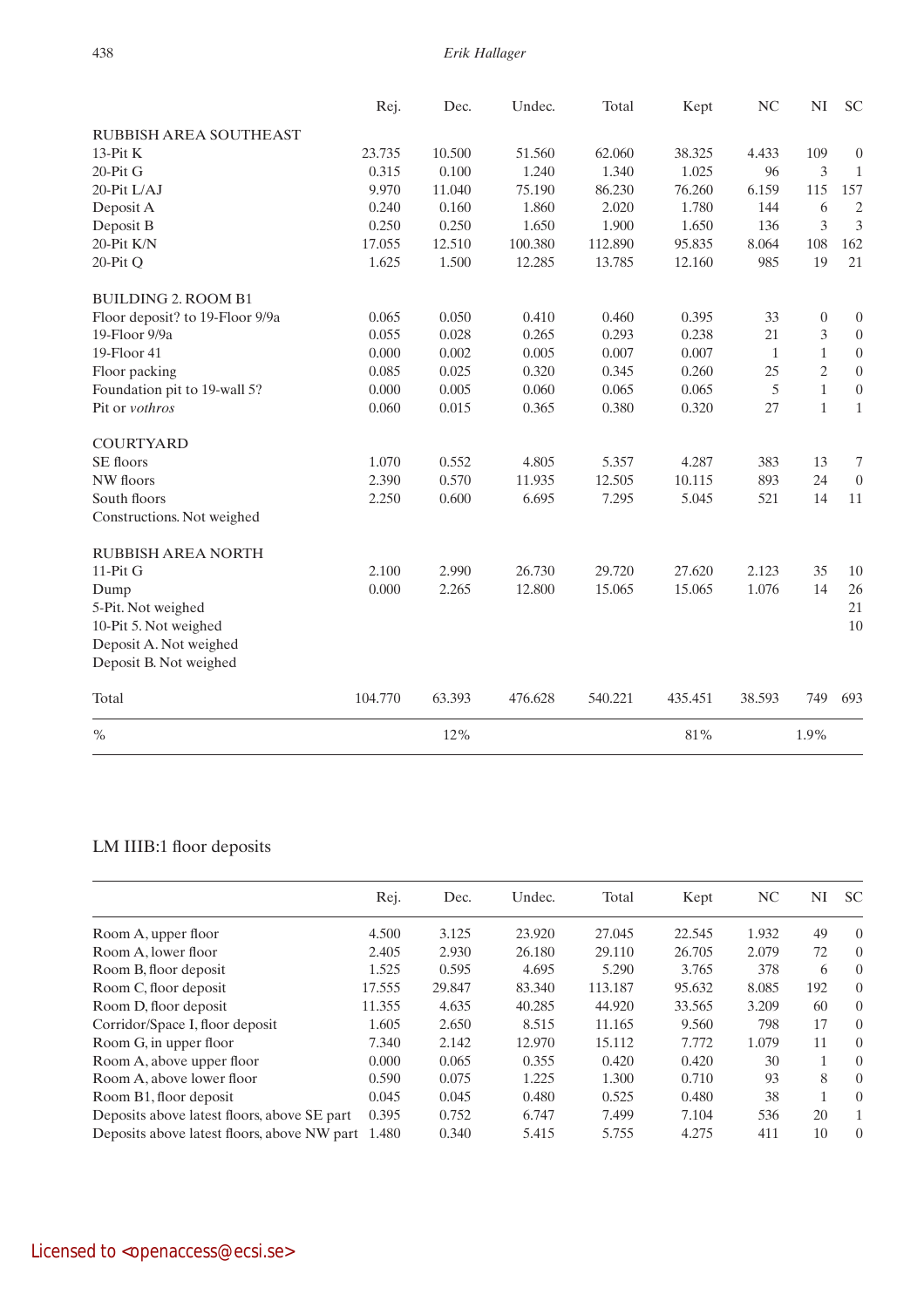|                                                   | Rej.   | Dec.   | Undec.  | Total   | Kept    | NC     | NI   | <b>SC</b>      |
|---------------------------------------------------|--------|--------|---------|---------|---------|--------|------|----------------|
| Deposits above latest floors,<br>above south part | 0.245  | 0.860  | 4.565   | 5.425   | 5.180   | 388    | 14   | 12             |
| "Building 4", floor deposit"                      |        |        |         |         |         |        |      | 2              |
| "Building 4", above 1/2-Floor 4                   | 0.000  | 0.010  | 0.920   | 0.930   | 0.930   | 66     | 2    | $\overline{0}$ |
| Area 1, on the floors                             | 0.250  | 0.190  | 1.385   | 1.575   | 1.325   | 113    | 4    | $\theta$       |
| Total                                             | 49.290 | 48.261 | 220.997 | 269.258 | 219.968 | 19.235 | 467  | 15             |
| $\%$                                              |        | 18%    |         | 17%     | 82%     |        | 2.4% |                |

# LM IIIA:2 floor deposits

|                                 | Rej.  | Dec.  | Undec. | Total  | Kept   | NC.   | NI             | <b>SC</b>      |
|---------------------------------|-------|-------|--------|--------|--------|-------|----------------|----------------|
| Floor deposit in western part   | 1.040 | 0.545 | 4.435  | 4.980  | 3.940  | 356   | 9              | 2              |
| $15$ -floor $5$                 | 0.950 | 0.644 | 8.501  | 9.145  | 8.195  | 653   | 6              | 6              |
| Floor deposit? to 19-Floor 9/9a | 0.065 | 0.050 | 0.410  | 0.460  | 0.395  | 33    | $\overline{0}$ | $\overline{0}$ |
| Total                           | 2.055 | 1.239 | 13.346 | 14.585 | 12.530 | 1.042 | 15             | - 8            |
| $\%$                            |       | 8%    |        | 3%     | 86%    |       | $1.6\%$        |                |

# LM IIIB:1 pits/dumps

|                                    | Rej.   | Dec.   | Undec.  | Total   | Kept    | $\rm NC$ | NI             | <b>SC</b>        |
|------------------------------------|--------|--------|---------|---------|---------|----------|----------------|------------------|
| Late pit in Room D                 | 2.400  | 0.600  | 4.100   | 4.700   | 2.300   | 336      | $\overline{0}$ | $\overline{0}$   |
| Room A, Pit J                      | 0.025  | 0.000  | 0.665   | 0.665   | 0.640   | 48       | $\overline{0}$ | $\boldsymbol{0}$ |
| Room A, 17-Pit I                   | 2.055  | 1.250  | 7.450   | 8.700   | 6.645   | 621      | 20             | $\boldsymbol{0}$ |
| Space G, dump below upper floor    | 16.435 | 4.890  | 50.730  | 55.620  | 39.185  | 3.973    | 49             | 4                |
| Corridor/Space I, 13-Pit U         | 0.300  | 0.600  | 4.100   | 4.700   | 4.400   | 336      | 3              | $\boldsymbol{0}$ |
| Corridor/Space I, 8-Pit T          | 1.050  | 1.450  | 6.800   | 8.250   | 7.200   | 589      | 5              | $\boldsymbol{0}$ |
| Pit in S corner of Space I         | 0.000  | 0.275  | 1.685   | 1.960   | 1.960   | 140      | 3              | $\mathbf{0}$     |
| Room E, Pits in floor              | 0.000  | 0.838  | 5.820   | 6.658   | 6.658   | 476      | 7              | 67               |
| Building $3$ – related? (18-Pit F) | 0.395  | 0.505  | 3.610   | 4.115   | 3.720   | 294      | 9              | $\mathbf{0}$     |
| Middle layer of street             | 25.220 | 10.755 | 46.180  | 56.935  | 31.715  | 4.067    | 80             | $\overline{0}$   |
| $20-PitI$                          | 0.415  | 0.695  | 3.650   | 4.345   | 3.930   | 310      | 6              | 5                |
| $20-PitH$                          | 0.000  | 0.275  | 0.995   | 1.270   | 1.270   | 91       | $\overline{c}$ | $\mathbf{1}$     |
| 20-Pit H2                          | 2.580  | 3.020  | 17.000  | 20.020  | 17.440  | 1.430    | 40             | 37               |
| $20-PitJ$                          | 3.305  | 4.960  | 24.500  | 29.460  | 26.155  | 2.104    | 24             | 38               |
| 20-Pit M                           | 11.710 | 3.295  | 20.765  | 24.060  | 12.350  | 1.719    | 23             | 19               |
| Room B1, 19-Pit O                  | 0.785  | 0.475  | 3.835   | 4.310   | 3.525   | 308      | 9              | $\mathbf{0}$     |
| Courtyard, 19-Pit G                | 0.395  | 0.395  | 3.705   | 4.100   | 3.705   | 293      | 9              | $\boldsymbol{0}$ |
| Courtyard, 19-Pit M                | 0.390  | 1.945  | 4.315   | 6.260   | 5.870   | 447      | 12             | $\boldsymbol{0}$ |
| Courtyard, 19-Pit P                | 3.375  | 4.225  | 41.770  | 45.995  | 42.620  | 3.285    | 97             | $\boldsymbol{0}$ |
| Courtyard, 19-Pit Q                | 12.115 | 16.515 | 134.485 | 151.000 | 138.885 | 10.786   | 263            | $\boldsymbol{0}$ |
| $20-PitP$                          | 0.105  | 0.062  | 0.515   | 0.577   | 0.472   | 41       | 3              | $\boldsymbol{0}$ |
| 19-Pit K2                          | 0.945  | 0.830  | 6.590   | 7.420   | 6.475   | 530      | 14             | $\mathbf{0}$     |
| 20-Pit AG                          | 1.325  | 0.680  | 7.310   | 7.990   | 6.665   | 571      | 8              | 10               |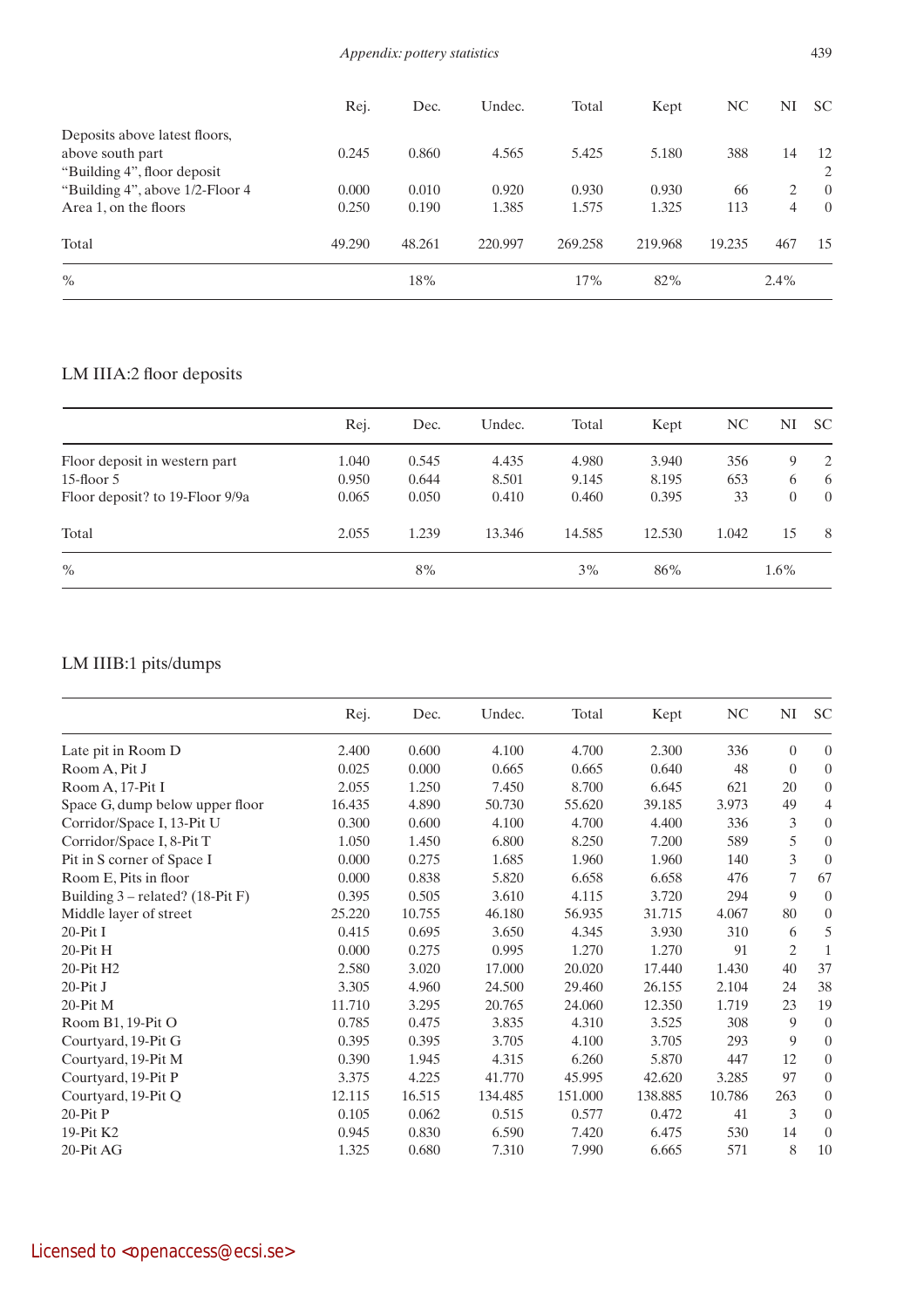|                  | Rej.    | Dec.   | Undec.  | Total   | Kept    | NC     | NI      | <b>SC</b>      |
|------------------|---------|--------|---------|---------|---------|--------|---------|----------------|
| $11-PitF2$       | 19.350  | 7.750  | 57.400  | 65.150  | 45.800  | 4.653  | 83      | $\overline{0}$ |
| $12-PitE$        | 22.000  | 7.150  | 39.100  | 46.250  | 24.250  | 3.304  | 44      | $\overline{0}$ |
| 12- $P$ it K     | 6.750   | 3.450  | 20.300  | 23.750  | 17.000  | 1.696  | 14      | $\overline{0}$ |
| $10-Pit4$        |         |        |         |         |         |        |         | 34             |
| Area 4, 16-Pit I | 0.000   | 0.005  | 0.295   | 0.300   | 0.300   | 21     |         | $\overline{0}$ |
| Total            | 133.425 | 76.890 | 517.670 | 594.560 | 461.135 | 42.469 | 828     | 215            |
| $\%$             |         | 13%    |         | 37%     | 77%     |        | $2.0\%$ |                |

# LM IIIA:2 pits/dumps

|                          | Rej.   | Dec.   | Undec.  | Total   | Kept    | NC     | NI             | <b>SC</b>        |
|--------------------------|--------|--------|---------|---------|---------|--------|----------------|------------------|
| $9/7$ -Pit A             | 1.400  | 3.356  | 36.209  | 39.565  | 38.165  | 2.826  | 59             | 129              |
| 9-Pit                    |        |        |         |         |         |        |                | 7                |
| 13-Pits N/M/O            | 3.700  | 1.450  | 7.300   | 8.750   | 5.050   | 625    | 13             | $\boldsymbol{0}$ |
| $15-Pit K$               | 0.100  | 0.325  | 1.660   | 1.985   | 1.885   | 142    | $\overline{4}$ | $\overline{0}$   |
| $13-Pit K$               | 23.735 | 10.500 | 51.560  | 62.060  | 38.325  | 4.433  | 109            | $\boldsymbol{0}$ |
| $20-PitG$                | 0.315  | 0.100  | 1.240   | 1.340   | 1.025   | 96     | 3              |                  |
| 20-Pit L/AJ              | 9.970  | 11.040 | 75.190  | 86.230  | 76.260  | 6.159  | 115            | 157              |
| 20-Pit K/N               | 17.055 | 12.510 | 100.380 | 112.890 | 95.835  | 8.064  | 108            | 162              |
| $20-PitO$                | 1.625  | 1.500  | 12.285  | 13.785  | 12.160  | 985    | 19             | 21               |
| Pit or <i>vothros</i>    | 0.060  | 0.015  | 0.365   | 0.380   | 0.320   | 27     | $\mathbf{1}$   | $\mathbf{1}$     |
| $11-PitG$                | 2.100  | 2.990  | 26.730  | 29.720  | 27.620  | 2.123  | 35             | 10               |
| Rubbish Area North, dump | 0.000  | 2.265  | 12.800  | 15.065  | 15.065  | 1.076  | 14             | 26               |
| 5-Pit                    |        |        |         |         |         |        |                | 21               |
| 10- $P$ it 5             |        |        |         |         |         |        |                | 10               |
| Total                    | 60.060 | 46.051 | 325.719 | 371.770 | 311.710 | 26.556 | 480            | 545              |
| $\frac{0}{0}$            |        | 12%    |         | 69%     | 84%     |        | 1.8%           |                  |

## LM IIIB:1 accumulated/related

|                                       | Rej.   | Dec.   | Undec.  | Total   | Kept    | N <sub>C</sub> | NI       | <b>SC</b>      |
|---------------------------------------|--------|--------|---------|---------|---------|----------------|----------|----------------|
| Layer with stones                     | 49.215 | 25.245 | 159.075 | 184.320 | 135.105 | 13.166         | 229      | $\Omega$       |
| Room C, between layer with stones     |        |        |         |         |         |                |          |                |
| and floor                             | 17.115 | 6.450  | 38.815  | 45.265  | 28.150  | 3.233          | 52       | $\theta$       |
| Room D, between layer with stones     |        |        |         |         |         |                |          |                |
| and floor                             | 8.060  | 2.525  | 18.635  | 21.160  | 13.100  | 1.511          | 32       | $\overline{0}$ |
| Annex                                 | 0.100  | 0.050  | 0.750   | 0.800   | 0.700   | 57             | $\Omega$ | $\overline{0}$ |
| Room E, extension                     |        |        |         |         |         |                |          | 28             |
| Room B1, covering layer               | 0.765  | 0.645  | 4.880   | 5.525   | 4.760   | 395            | 9        | $\overline{0}$ |
| Room B1, fill in western part of Room | 0.300  | 0.310  | 3.640   | 3.950   | 3.650   | 282            | 9        | $\overline{0}$ |
| Younger deposits, Deposit 1           | 0.000  | 0.025  | 0.290   | 0.315   | 0.315   | 23             | 2        | $\overline{0}$ |
| Younger deposits, Deposit 2           | 0.445  | 0.615  | 2.900   | 3.515   | 3.070   | 251            | 8        | $\overline{0}$ |
| Younger deposits, Deposit 3           | 0.575  | 0.550  | 4.590   | 5.140   | 4.565   | 367            | 9        | $\overline{0}$ |
| Younger deposits, Deposit 4           | 0.065  | 0.040  | 0.475   | 0.515   | 0.450   | 37             |          | $\theta$       |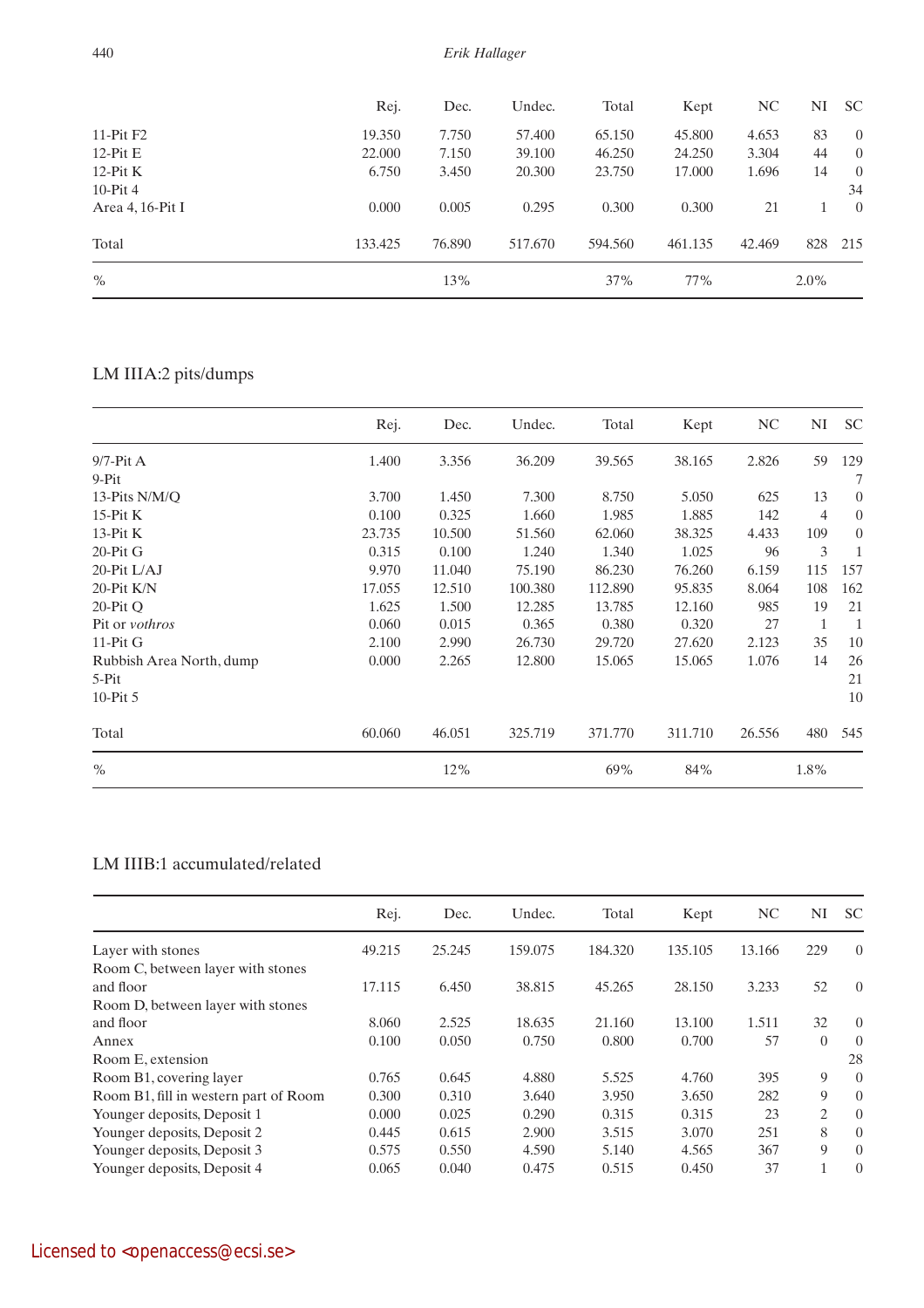### *Appendix: pottery statistics* 441

|                                 | Rej.    | Dec.   | Undec.  | Total   | Kept    | NC     | NI             | <b>SC</b>        |
|---------------------------------|---------|--------|---------|---------|---------|--------|----------------|------------------|
| Younger deposits, Deposit 5     | 0.070   | 0.000  | 0.215   | 0.215   | 0.145   | 15     | $\overline{0}$ | $\overline{0}$   |
| Younger deposits, Deposit 6     | 0.320   | 0.800  | 4.245   | 5.045   | 4.725   | 360    | 5              | 5                |
| Courtyard, Related I            | 1.900   | 0.700  | 2.600   | 3.300   | 1.400   | 236    | $\mathfrak{2}$ | $\boldsymbol{0}$ |
| Courtyard, Related II           | 1.700   | 0.655  | 3.915   | 4.570   | 2.870   | 326    | 9              | $\overline{0}$   |
| Courtyard, Related III          | 0.000   | 0.005  | 0.395   | 0.400   | 0.400   | 29     | 2              | 1                |
| Courtyard, Related IV           | 0.210   | 0.095  | 1.285   | 1.380   | 1.170   | 99     | 3              | $\overline{0}$   |
| Upper deposit N of 12-Wall 15   | 27.500  | 6.580  | 29.690  | 36.270  | 8.770   | 2.591  | 36             | 11               |
| Lower deposit N of 12-Wall 15   | 10.350  | 2.600  | 36.850  | 39.450  | 29.100  | 2.818  | 20             | $\overline{0}$   |
| Lower deposit S of 12-Wall 15   | 1.950   | 0.900  | 3.700   | 4.600   | 2.650   | 329    | 3              | 48               |
| Deposits younger than 9-Floor 2 |         |        |         |         |         |        |                | 11               |
| Area 1, deposits above floors   | 0.950   | 0.450  | 3.950   | 4.400   | 3.450   | 314    | $\overline{3}$ | $\overline{0}$   |
| Area 2, upper layer             | 6.000   | 1.100  | 15.650  | 16.750  | 10.750  | 1.196  | 15             | $\overline{0}$   |
| Area 3, upper layer             | 0.000   | 0.060  | 0.630   | 0.690   | 0.690   | 49     | 3              | 3                |
| Area 4, Deposit 1               |         |        |         |         |         |        |                | 106              |
| Area 4, Deposit 2               |         |        |         |         |         |        |                | 36               |
| Area 4, Deposit 3               | 0.235   | 0.395  | 3.395   | 3.790   | 3.555   | 271    | $\mathbf{1}$   | 6                |
| Total                           | 127.825 | 50.795 | 340.570 | 391.365 | 263.540 | 27.955 | 453            | 255              |
| $\frac{0}{0}$                   |         | 13%    |         | 25%     | 67%     |        | 1.6%           |                  |

## LM IIIA:2 accumulated

|                   | Rej.   | Dec.  | Undec. | Total  | Kept   | NC.   | NI   | <b>SC</b>      |
|-------------------|--------|-------|--------|--------|--------|-------|------|----------------|
| Space F, related? | 4.750  | 2.160 | 10.490 | 12.650 | 7900   | 904   | 15   | 2              |
| Deposit 1         | 6.015  | 3.790 | 26.375 | 30.165 | 24.150 | 2.155 | 43   | $\overline{0}$ |
| Deposit 2         | 4.300  | 2.700 | 17.150 | 19.850 | 15.550 | 1.418 | 15   | $\overline{0}$ |
| Deposit A         | 0.240  | 0.160 | 1.860  | 2.020  | 1.780  | 144   | 6    | 2              |
| Deposit B         | 0.250  | 0.250 | 1.650  | 1.900  | 1.650  | 136   | 3    | 3              |
| Total             | 15.555 | 9.060 | 57.525 | 66.585 | 51.030 | 4.757 | 82   | 7              |
| $\%$              |        | 14%   |        | 12%    | 77%    |       | 1.7% |                |
|                   |        |       |        |        |        |       |      |                |

## LM IIIB:1 constructions

|                                          | Rej.  | Dec.  | Undec. | Total  | Kept   | NC    | NI       | <b>SC</b> |
|------------------------------------------|-------|-------|--------|--------|--------|-------|----------|-----------|
| Room A, 17-Floor 4                       | 0.540 | 0.140 | 2.500  | 2.640  | 2.100  | 189   | 6        | 1         |
| Room A, 17-Floor 15                      | 1.770 | 0.045 | 2.715  | 2.760  | 0.990  | 159   | 3        | $\Omega$  |
| Room A, deposit                          | 0.150 | 0.080 | 0.760  | 0.840  | 0.690  | 60    | 4        | $\Omega$  |
| Room C, in upper floor                   | 0.780 | 0.140 | 1.805  | 1.945  | 1.165  | 139   |          | $\Omega$  |
| Room C, in lower floor                   | 0.000 | 0.002 | 0.055  | 0.057  | 0.057  | 4     | 0        | $\Omega$  |
| Room C, bench/walls                      | 0.200 | 0.070 | 0.650  | 0.720  | 0.520  | 51    | $\Omega$ | $\Omega$  |
| Room D, in the floor                     | 6.475 | 2.980 | 20.725 | 23.705 | 17.230 | 1.693 | 50       | $\Omega$  |
| Room D, the bench                        | 0.335 | 0.160 | 1.140  | 1.300  | 0.965  | 93    | 10       | $\Omega$  |
| Room D, the filled in door               | 0.000 | 0.150 | 0.800  | 0.950  | 0.950  | 68    |          | $\Omega$  |
| Room D, the walls                        | 0.895 | 0.170 | 2.435  | 2.605  | 1.710  | 186   | 3        | $\Omega$  |
| Corridor/Space I, in and below the floor | 4.380 | 2.250 | 13.875 | 16.125 | 11.745 | 1.152 | 23       | $\Omega$  |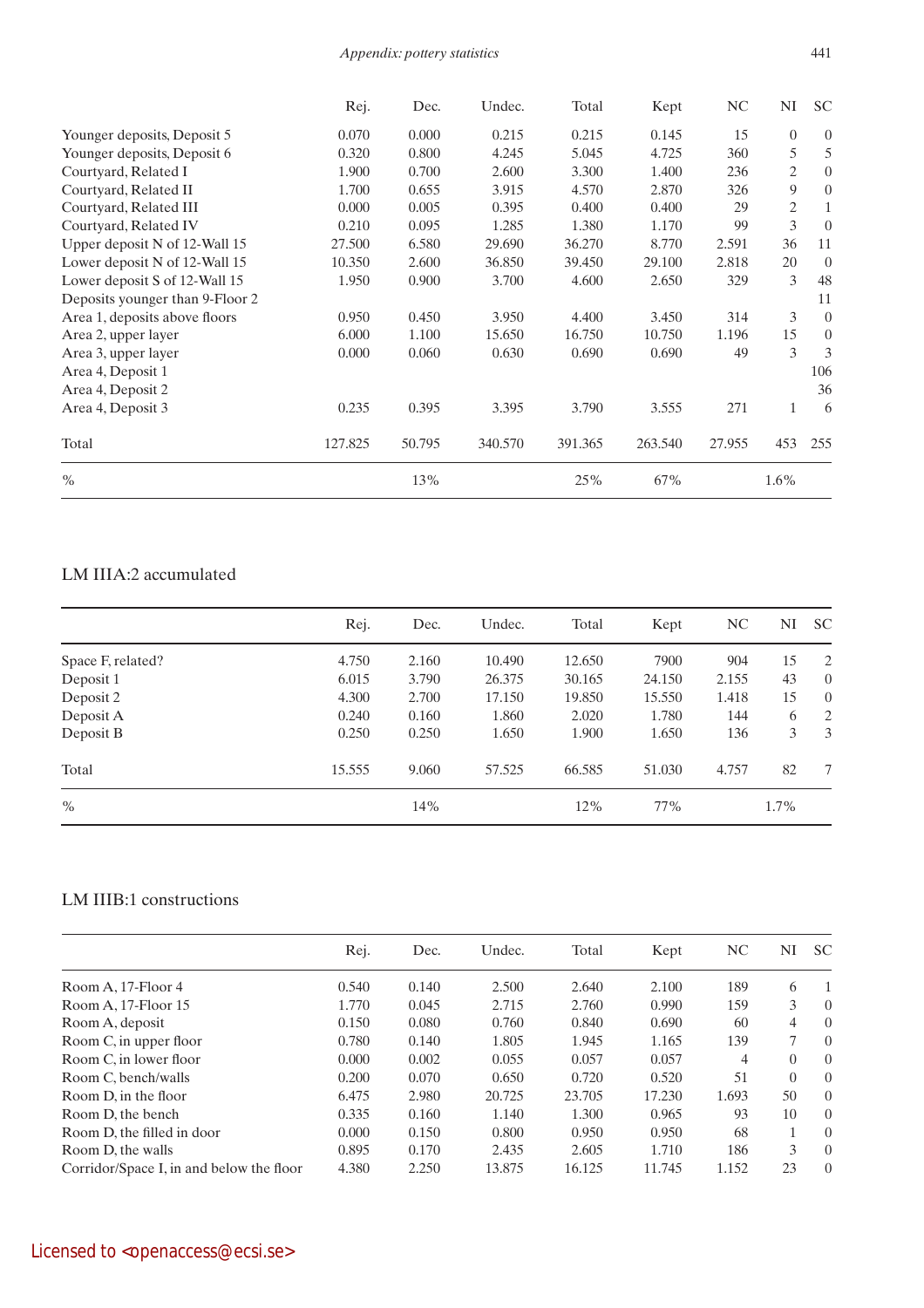|                                             | Rej.   | Dec.   | Undec.  | Total   | Kept    | NC               | $\mathbf{N}\mathbf{I}$ | <b>SC</b>        |
|---------------------------------------------|--------|--------|---------|---------|---------|------------------|------------------------|------------------|
| Corridor/Space I, the walls                 | 2.340  | 1.350  | 8.695   | 10.045  | 7.705   | 718              | 11                     | $\overline{0}$   |
| Space G, in 23-Floor 8                      | 2.780  | 1.197  | 8.400   | 9.597   | 6.817   | 686              | 23                     | $\overline{2}$   |
| Space G, in 23-Floor 9/10                   | 3.635  | 3.035  | 16.940  | 19.975  | 16.340  | 1.427            | 49                     | 6                |
| Space G, in 23-Floor 11                     | 12.290 | 2.555  | 29.480  | 32.035  | 19.745  | 2.288            | 58                     | 15               |
| Space G, the walls                          | 8.700  | 1.435  | 16.975  | 18.410  | 9.710   | 1.315            | 3                      | $\boldsymbol{0}$ |
| Room E, in upper floor                      |        |        |         |         |         |                  |                        | 12               |
| Room E, in lower floor                      | 0.150  | 0.075  | 0.670   | 0.745   | 0.595   | 53               | $\mathbf{1}$           | 20               |
| Room E, the walls                           | 4.945  | 2.180  | 14.880  | 17.060  | 12.115  | 1.219            | 4                      | 79               |
| Room U, in upper floors                     | 0.500  | 0.600  | 2.655   | 4.255   | 3.755   | 304              | $\mathfrak{2}$         | 5                |
| Room U, in lower floor                      | 1.500  | 0.500  | 1.900   | 2.400   | 0.900   | 171              | $\mathbf{2}$           | $\boldsymbol{0}$ |
| Room U, the walls                           | 8.100  | 2.650  | 16.900  | 19.550  | 11.450  | 1.396            | 20                     | $\overline{0}$   |
| Building 3, the wall                        | 0.715  | 1.565  | 8.215   | 9.780   | 9.065   | 699              | 16                     | $\boldsymbol{0}$ |
| Street, in upper layer                      | 4.330  | 1.890  | 7.230   | 9.120   | 4.790   | 651              | 12                     | $\boldsymbol{0}$ |
| Street, in lower layer                      | 1.930  | 0.955  | 6.245   | 7.200   | 5.270   | 514              | 7                      | $\boldsymbol{0}$ |
| Room B1, 19-floor 10                        | 0.000  | 0.005  | 0.000   | 0.005   | 0.005   | $\boldsymbol{0}$ | $\mathbf{2}$           | $\boldsymbol{0}$ |
| Courtyard, 19-Wall 8                        | 0.265  | 0.060  | 2.315   | 2.375   | 2.110   | 170              | 5                      | 5                |
| Floors, 3rd phase, SE floors                | 0.255  | 0.075  | 0.565   | 0.640   | 0.385   | 46               | $\overline{c}$         | $\overline{2}$   |
| Floors, 3rd phase, NW floors                | 0.745  | 0.325  | 3.315   | 3.640   | 2.895   | 260              | 5                      | $\boldsymbol{0}$ |
| Floors, 3 <sup>rd</sup> phase, South floors | 1.315  | 0.580  | 4.805   | 5.385   | 4.070   | 385              | 11                     | 12               |
| Floors, 3rd phase, below the floors         | 0.535  | 0.567  | 2.940   | 3.507   | 2.972   | 251              | 9                      | $1\,$            |
| Walls, 3 <sup>rd</sup> phase                | 2.900  | 0.750  | 6.500   | 7.250   | 4.350   | 517              | $\mathbf{1}$           | $\boldsymbol{0}$ |
| Floors, 2 <sup>nd</sup> phase, SE floors    | 0.490  | 0.480  | 2.735   | 3.215   | 2.725   | 230              | 6                      | $\sqrt{2}$       |
| Floors, 2 <sup>nd</sup> phase, NW floors    | 1.890  | 0.970  | 8.655   | 9.625   | 7.735   | 688              | 22                     | $\overline{0}$   |
| Floors, 2 <sup>nd</sup> phase, South floors | 2.215  | 0.845  | 8.895   | 9.740   | 7.525   | 696              | $21\,$                 | 16               |
| Walls, 2 <sup>nd</sup> Phase, 20-Wall 9     | 0.950  | 0.075  | 2.015   | 2.090   | 1.140   | 149              | $\mathfrak{Z}$         | $\boldsymbol{0}$ |
| Walls, 2 <sup>nd</sup> Phase, 19-Wall 11    | 0.120  | 0.060  | 1.200   | 1.260   | 1.140   | 90               | 3                      | $\boldsymbol{0}$ |
| Floors, 1 <sup>st</sup> phase, SE floors    | 0.560  | 0.145  | 1.865   | 2.010   | 1.450   | 144              | 9                      | $\overline{2}$   |
| Floors, 1 <sup>st</sup> phase, NW floors    | 4.770  | 1.820  | 16.550  | 18.370  | 13.600  | 1.312            | 20                     | $\boldsymbol{0}$ |
| Floors, 1 <sup>st</sup> phase, South floors | 4.190  | 1.450  | 16.285  | 17.735  | 13.545  | 1.267            | 31                     | 21               |
| Walls, 1st Phase, 19-Wall 9, South part     | 0.045  | 0.162  | 0.585   | 0.747   | 0.702   | 53               | $\overline{4}$         | $\boldsymbol{0}$ |
| "Building 4", in 1/2-Floor 5                | 0.000  | 0.000  | 0.205   | 0.205   | 0.205   | 15               | $\boldsymbol{0}$       | $\boldsymbol{0}$ |
| "Building 4", in 1/2-Floor 4                | 0.000  | 0.005  | 0.555   | 0.560   | 0.560   | 40               | $\mathbf{2}$           | $\sqrt{2}$       |
| Area 1, in the floors                       | 0.480  | 0.300  | 2.575   | 2.875   | 2.395   | 205              | 8                      | $\boldsymbol{0}$ |
| Area 1, 2/4-Floor 13                        | 0.000  | 0.020  | 0.140   | 0.160   | 0.160   | 11               | $\mathbf{1}$           | $\boldsymbol{0}$ |
| Total                                       | 89.165 | 34.868 | 269.345 | 305.213 | 216.048 | 21.764           | 480                    | 203              |
| $\%$                                        |        | 11%    |         | 19%     | 71%     |                  | 2.2%                   |                  |

## LM IIIA:2 constructions

|                                  | Rej.  | Dec.  | Undec. | Total  | Kept  | NC    | NI | <b>SC</b>      |
|----------------------------------|-------|-------|--------|--------|-------|-------|----|----------------|
| The upper floor in southern part | 0.815 | 0.045 | 1.405  | 1.450  | 0.635 | 104   | 5  |                |
| 17-Floor 10/18                   | 0.260 | 0.055 | 1.160  | 1.215  | 0.955 | 87    | 5  | 2              |
| 17-Floor 14 and hearth?          | 0.520 | 0.035 | 2.175  | 2.210  | 1.690 | 158   | 8  | $\overline{0}$ |
| 17-Floor 6 and 15-Floor 6        | 0.200 | 0.110 | 1.700  | 2.010  | 1.810 | 144   |    | 5              |
| 7-Floor 4                        | 0.625 | 0.220 | 2.150  | 2.370  | 1.745 | 169   | 3  | 10             |
| $9$ -Floor 2                     |       |       |        |        |       |       |    | 29             |
| 12-Wall 15+12-Wall 8             | 4.340 | 0.700 | 10.190 | 10.890 | 6.550 | 778   | 16 | 8              |
| 12-Floor 5, west                 | 0.400 | 0.200 | 0.600  | 0.800  | 0.400 | .57   | 3  | $\Omega$       |
| Below 12-Floor 5, west           | 5.200 | 1.600 | 12.900 | 14.500 | 9.300 | 1.036 | 8  | $\Omega$       |
| 19-floor $9/9a$                  | 0.055 | 0.028 | 0.265  | 0.293  | 0.238 | 21    | 3  | $\Omega$       |
| $19$ -floor 41                   | 0.000 | 0.002 | 0.005  | 0.007  | 0.007 |       |    | $\Omega$       |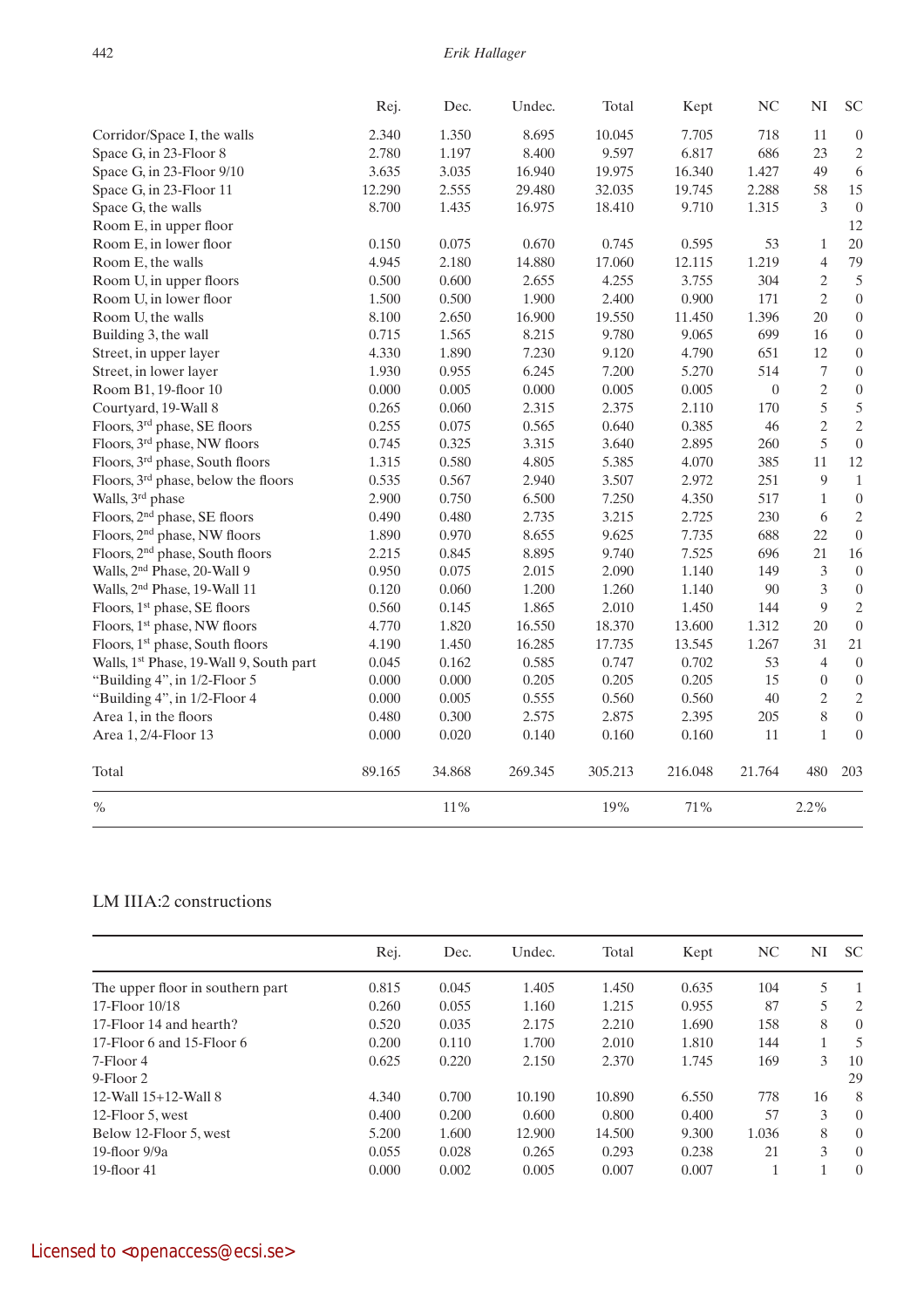### *Appendix: pottery statistics* 443

|                              | Rej.   | Dec.  | Undec. | Total  | Kept   | NC.   | NI      | <b>SC</b>      |
|------------------------------|--------|-------|--------|--------|--------|-------|---------|----------------|
| Floor packing                | 0.085  | 0.025 | 0.320  | 0.345  | 0.260  | 25    | 2       | $\overline{0}$ |
| Foundation pit to 19-wall 5? | 0.000  | 0.005 | 0.060  | 0.065  | 0.065  | 5     |         | $\Omega$       |
| SE floors                    | 1.070  | 0.552 | 4.805  | 5.357  | 4.287  | 383   | 13      | 7              |
| NW floors                    | 2.390  | 0.570 | 11.935 | 12.505 | 10.115 | 893   | 24      | $\overline{0}$ |
| South floors                 | 2.250  | 0.600 | 6.695  | 7.295  | 5.045  | 521   | 14      | 11             |
| Constructions. Not weighed   |        |       |        |        |        |       |         |                |
| Total                        | 18.210 | 4.747 | 56.365 | 61.312 | 43.102 | 4.383 | 107     | 72             |
| $\%$                         |        | 8%    |        | 11%    | 70%    |       | $2.4\%$ |                |

# LM IIIB:1 levelling

|                                    | Rej.   | Dec.  | Undec. | Total  | Kept   | NC.   | NI             | <b>SC</b>      |
|------------------------------------|--------|-------|--------|--------|--------|-------|----------------|----------------|
| Room C, levelling deposit          | 6.350  | 0.575 | 11.150 | 11.725 | 5.375  | 838   | $\overline{4}$ | $\overline{0}$ |
| Room E, levelling deposit          | 1.275  | 0.025 | 3.470  | 3.495  | 2.220  | 250   | 3              | 24             |
| Room U, possible levelling deposit |        |       |        |        |        |       |                |                |
| below floors                       | 2.650  | 1.550 | 6.250  | 7.800  | 5.150  | 557   | $\overline{4}$ | $\theta$       |
| "Building 4", levelling deposit"   | 0.000  | 1.670 | 7.655  | 9.325  | 9.325  | 666   | $\tau$         | 3              |
| Area 1, below the floors           | 0.300  | 0.295 | 3.425  | 3.720  | 3.420  | 266   | 6              | 3              |
| Total                              | 10.575 | 4.115 | 31.950 | 36.065 | 25.490 | 2.577 | 24             | 30             |
| $\%$                               |        | 11%   |        | 2%     | 71%    |       | $0.9\%$        |                |

## LM IIIA:2 levelling

|                                     | Rej.    | Dec.           | Undec.    | Total     | Kept             | NC      | NI                  | <b>SC</b>        |
|-------------------------------------|---------|----------------|-----------|-----------|------------------|---------|---------------------|------------------|
| Below 17-Floor 10/18                | 0.295   | 0.147          | 0.600     | 0.747     | 0.452            | 53      | 3                   | $\boldsymbol{0}$ |
| PIT K and deposit north             | 1.240   | 0.215          | 4.725     | 4.940     | 3.700            | 353     | 4                   | 3                |
| Below 15-Floor 6 and 17-Floor 6     | 0.280   | 0.155          | 2.505     | 2.660     | 2.380            | 190     | 4                   | $\boldsymbol{0}$ |
| Levelling mixed with LM IB          | 0.385   | 0.255          | 0.920     | 1.175     | 0.790            | 84      | 8                   | $\mathbf{0}$     |
| Levelling deposit                   | 6.380   | 1.402          | 13.545    | 14.947    | 8.567            | 1.068   | 39                  | 33               |
| Levelling deposit                   | 0.310   | 0.122          | 1.378     | 1.500     | 1.190            | 107     | 7                   | 24               |
| Total                               | 8.890   | 2.296          | 23.673    | 25.969    | 17.079           | 1.855   | 65                  | 60               |
| $\%$                                |         | $9\%$          |           | 5%        | 66%              |         | 3.5%                |                  |
|                                     |         |                |           |           |                  |         |                     |                  |
| TOTAL LM IIIB:1                     | 410.280 | 214.929        | 1.380.532 | 1.596.461 | 1.186.181        | 113.999 | 2.252               | 718              |
| $\frac{0}{0}$                       |         | 13%            | 87%       |           | 74%              |         | $2. \%0$            |                  |
| <b>TOTAL LM IIIA:2</b>              | 104.770 | 63.393         | 476.628   | 540.221   | 435.451          | 38.593  | 749                 | 693              |
| $\%$                                |         | 12%            | 88%       |           | 81%              |         | 1.9%                |                  |
| <b>GRAND TOTAL</b><br>$\frac{0}{0}$ | 515.050 | 278.322<br>13% | 1.857.160 | 2.136.682 | 1.621.632<br>76% | 152.592 | 3.001 1.408<br>2.0% |                  |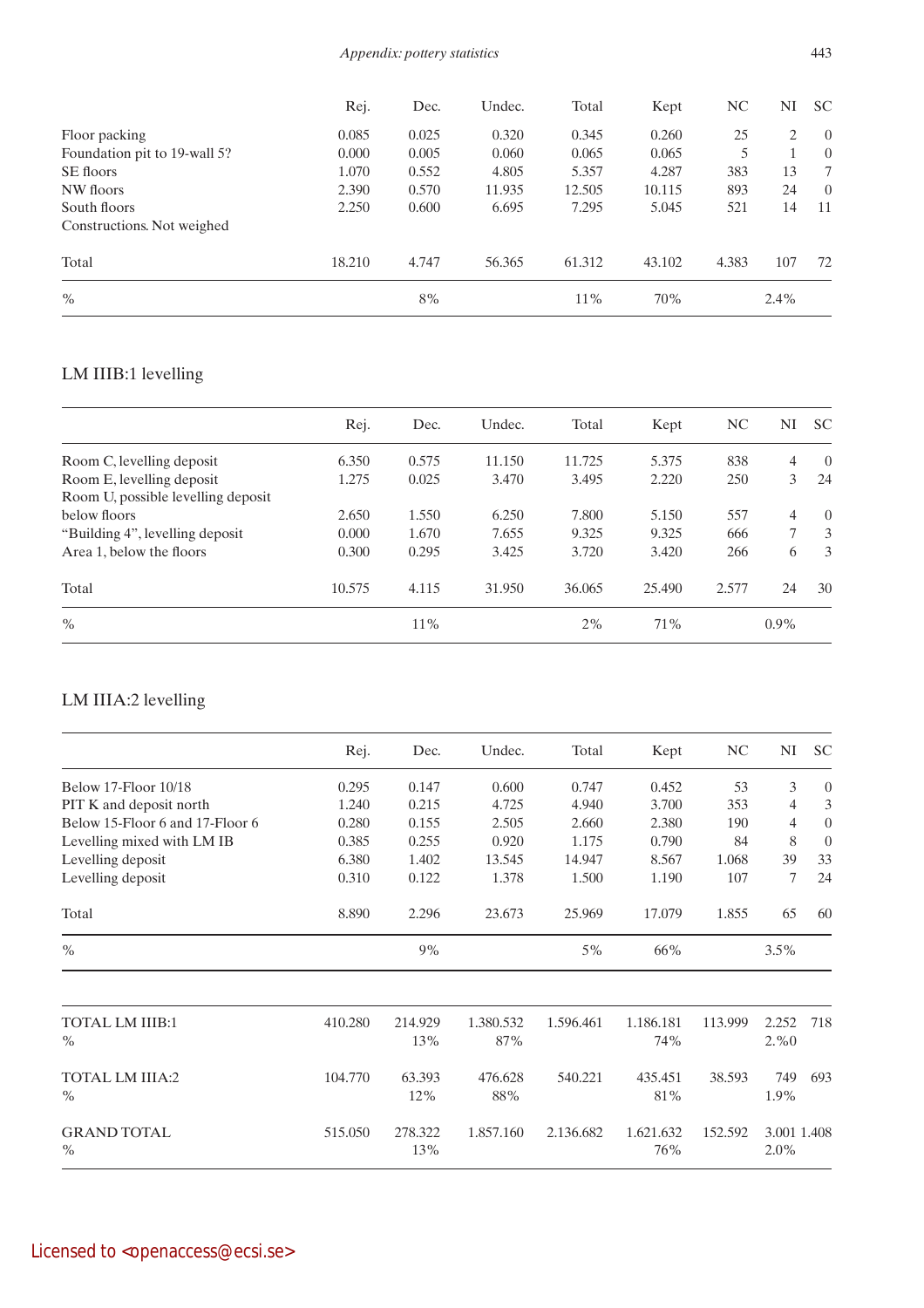#### Comments

Altogether, *c*. 1.596 tons of pottery were weighed from the LM IIIB:1 levels and 540 kg from the LM IIIA:2 levels. These amounts are supposed to constitute *c*. 65% of the total material, which means that altogether the Late Minoan IIIB:1 levels would have produced a little less than 2.5 tons of pottery sherds and the LM IIIA:2 levels *c*. 830 kg. Of the weighed pottery found in the LM III layers so far published, big discrepancies are discernable (*Table 1*). What one notices first are the floor deposits. This, however, is easily explained. From the LM IIIC and the LM IIIB:1 periods heavy undisturbed deposits were discovered above many floors of the periods. In the LM IIIB:2 period the only two rooms that contained a substantial floor deposit, Rooms A and E, were excavated during the period 1970 to early 1973 where the pottery was not weighed, and from the LM IIIA:2 period no undisturbed floor deposit was actually found, due to the LM IIIB:1 building activities (cf. above p. 199). Then, on the other hand, where the floor deposits are missing, the stratigraphic value of the pottery discovered was compensated for by large pits and dumps where the material for both LM IIIB:2 and LM IIIA:2 periods constitutes more than 2/3 of the weighed pottery.

The average percentages of decorated pottery in the LM IIIC to LM IIIA:2 deposits are fairly consistent in that they only vary from 14% to 12% and this should be considered a valuable statistic for the pottery of the settlement (*Table 2*). There are, however, some significant differences to the average when we consider types of deposits and chronological horizons. When compared to the average for a given period there is less decorated pottery to be found in constructions and especially levelling deposits. The content in the accumulated/related deposits are fairly close to the average, while individual divergences are noted both in pit/dumps and floor deposits. In the last category the low percentage in the LM IIIA:2 levels is understandable, since no real floor deposits were found and weighed pottery from these deposits constitutes only 3% which, anyhow, is too small an amount to be of any statistical value. The high percentage of decorated pottery from the floor deposits in the LM IIIB:1 period differs from that in LM IIIA:2 levels, where the high percentage is due to the finds in Room C where as much as 26% of the total amount was decorated. (cf. above p. 54).

When we consider the amount of pottery which was kept from the different deposits there are no definitive, clear tendencies (*Table 3*). It will, however, be noted, that in pits/ dumps and LM IIIB floor deposits the kept pottery is above average. This is to be expected since the contents of such deposits would contain relatively freshly broken pots, while in the constructions and to a certain extent also in levelling deposits one would expect more worn and older pottery. This is also reflected in the kept amounts which are, with the exception of the LM IIIB:2 deposits, well below the average.

When we turn to the inventoried pottery we find 2.0% from the LM IIIB:1 layers and 1.9% from the LM IIIA:2 layers, both somewhat higher than we find in LM IIIC and LM IIIB:2 (*Table 4*). Disregarding the statistically useless LM IIIA:2 floor deposit, represented only by three small units, we see, not surprisingly, that there is a high percentage of inventoried pottery

Table 1. Distribution in percentage of the excavated deposits in LM IIIC-LM IIIA:2.

|                |        | LM IIIC LM IIIB:2 LM IIIB:1 LM IIIA:2 |     |        |
|----------------|--------|---------------------------------------|-----|--------|
| Floor deposits | 18%    | 2%                                    | 17% | 3%     |
| Pits/dumps     | 33%    | 72%                                   | 37% | 69%    |
| Accumulated    | $21\%$ | 17%                                   | 25% | 12%    |
| Constructions  | 15%    | 8%                                    | 19% | $11\%$ |
| Levelling      | 13%    | $0.3\%$                               | 2%  | $5\%$  |

Table 2. Distribution in percentage of the decorated pottery in the five deposits types in LM IIIC-LM IIIA:2.

|                |     | LM IIIC LM IIIB:2 LM IIIB:1 LM IIIA:2 |        |     |
|----------------|-----|---------------------------------------|--------|-----|
| Floor deposits | 12% | 14%                                   | 18%    | 8%  |
| Pits/dumps     | 18% | 14%                                   | 13%    | 12% |
| Accumulated    | 14% | 13%                                   | 13%    | 14% |
| Constructions  | 13% | 10%                                   | $11\%$ | 8%  |
| Levelling      | 8%  | 9%                                    | $11\%$ | 9%  |
| Average        | 14% | 13%                                   | 13%    | 12% |

Table 3. Distribution in percentage of the kept pottery in the five deposits types in LM IIIC-LM IIIA:2.

|                |     | LM IIIC LM IIIB:2 LM IIIB:1 LM IIIA:2 |     |      |
|----------------|-----|---------------------------------------|-----|------|
| Floor deposits | 70% | 87%                                   | 82% | 86%  |
| Pits/dumps     | 83% | 76%                                   | 77% | 84%  |
| Accumulated    | 56% | 64%                                   | 67% | 77%  |
| Constructions  | 64% | 75%                                   | 71% | 70%  |
| Levelling      | 61% | 81%                                   | 71% | 66%  |
| Average        | 70% | 74%                                   | 74% | 81\% |

Table 4. Distribution in percentage of the inventoried pottery in the five deposits types in LM IIIC-LM IIIA:2.

|                |         | LM IIIC LM IIIB:2 LM IIIB:1 LM IIIA:2 |         |         |
|----------------|---------|---------------------------------------|---------|---------|
| Floor deposits | 1.9%    | $3.1\%$                               | 2.4%    | $1.6\%$ |
| Pits/dumps     | 2.1%    | 1.9%                                  | $2.0\%$ | 1.8%    |
| Accumulated    | $1.0\%$ | $1.1\%$                               | $1.6\%$ | 1.7%    |
| Constructions  | 1.8%    | 1.9%                                  | $2.2\%$ | 2.4%    |
| Levelling      | $1.1\%$ | $1.1\%$                               | $0.9\%$ | $3.5\%$ |
| Average        | $1.5\%$ | 1.7%                                  | $2.0\%$ | 1.9%    |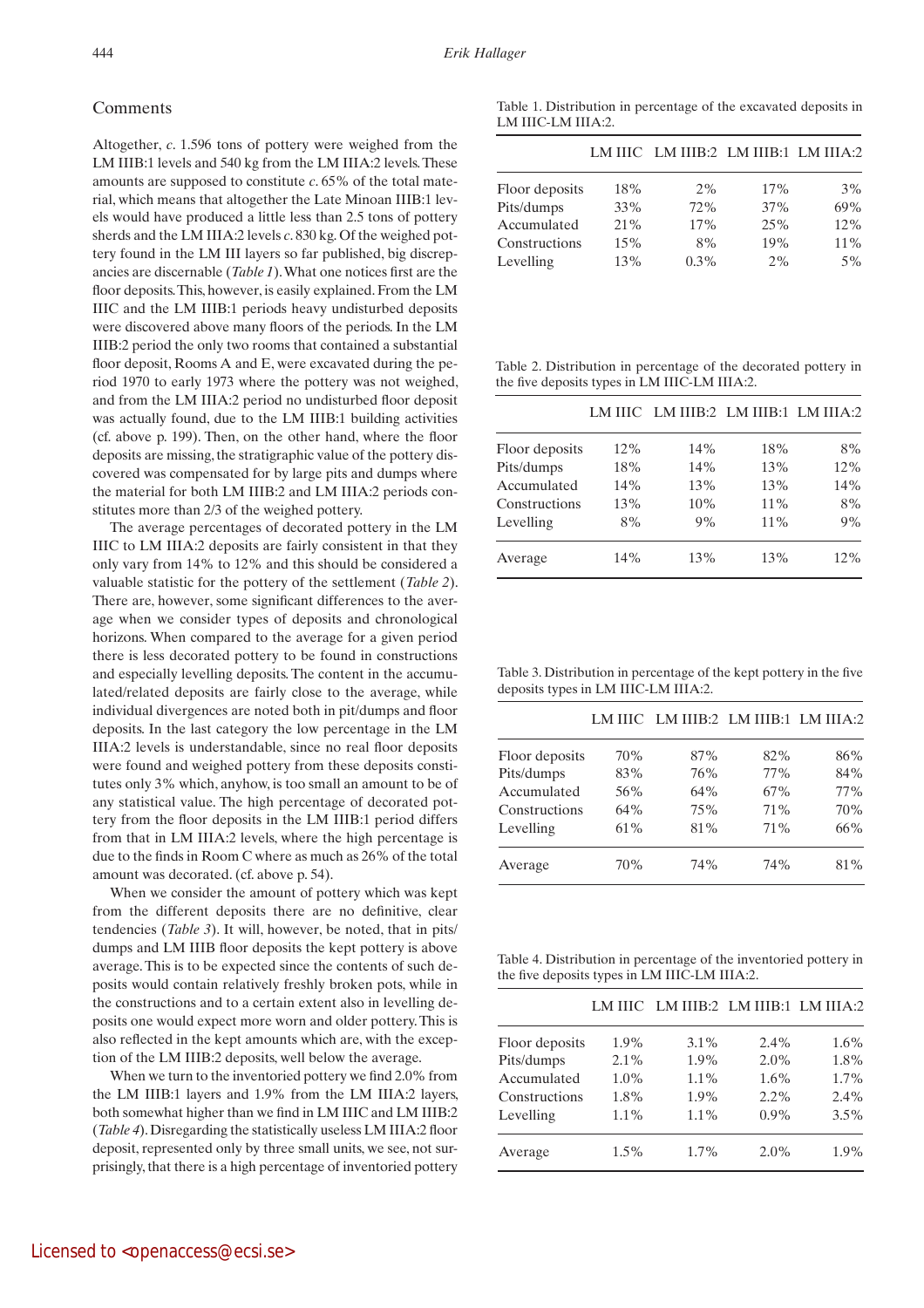|                    | Counted | LM IIIB:1<br>Inventoried |                    | Counted  | LM IIIA:2<br>Inventoried |
|--------------------|---------|--------------------------|--------------------|----------|--------------------------|
| Bowl               | 9       | 35                       | Bowl               | 15       | 3                        |
| Cup                | 14      | 86                       | Cup                | 26       | 131                      |
| Krater             | 4       | 8                        | Krater             |          | 8                        |
| Stirrup jar        | 12      | 25                       | Stirrup jar        | b        | 14                       |
| Tankard            | 0       | 5                        | Tankard            | $\Omega$ |                          |
| Footed cup         | 94      | 16                       | Footed cup         | 90       | 13                       |
| Conical cup        | 321     | 4                        | Conical cup        | 318      | 6                        |
| Kylix              | 52      | 45                       | Kylix              | 60       | 26                       |
| Goblet             | 62      | 18                       | Goblet             | 53       | 22                       |
| Tripod cooking pot | 71      | 5                        | Tripod cooking pot | 61       | 3                        |
| Tripod storage jar | 48      |                          | Tripod storage jar | 20       | $\theta$                 |

Table 5. Counted and inventoried shapes from the same deposits in LM IIIB:1 and LM IIIA:2.



Fig. 100. Diagrams of the most commonly counted and inventoried shapes from the same deposits in LM IIIB:1 and LM IIIA:2.

from the floor deposits. With the exception of the LM IIIC period pits/dumps are close to the average, while the accumulated/related deposits are well below average in all periods. This is probably due to the fact that these deposits are often of less stratigraphic value than the remaining deposits. At first hand it may be surprising that the percentage of inventoried sherds from constructions, which are with less decorated pottery and less kept pottery, are somewhat higher than the average. This can probably be explained by the fact that sherds found in the constructions are important for dating purposes.

From many deposits we have counted shapes, and these may illuminate some of the patterns of differences between inventoried and counted shapes. Considering the very strict criteria for counting shapes it is not surprising that in many cases the inventoried shapes outnumber the counted shapes. This is, for example, the case with common shapes like cups, bowls, stirrup jars (both large and small) and tankards (*Table 5*). With most of the less common shapes the numbers are usually too small to be of statistical value, although the pattern is that the numbers in the two categories are close. The interesting information lies in the shapes which are more frequent as counted shapes rather than inventoried shapes and here six shapes – the footed cup, the conical cup, the kylix, the goblet, the tripod cooking pot and the tripod storage jar – immediately catch the eye (*Fig. 100* and *Table 5*). These figures clearly indicate (with the exception of the kylix in LM IIIB:1)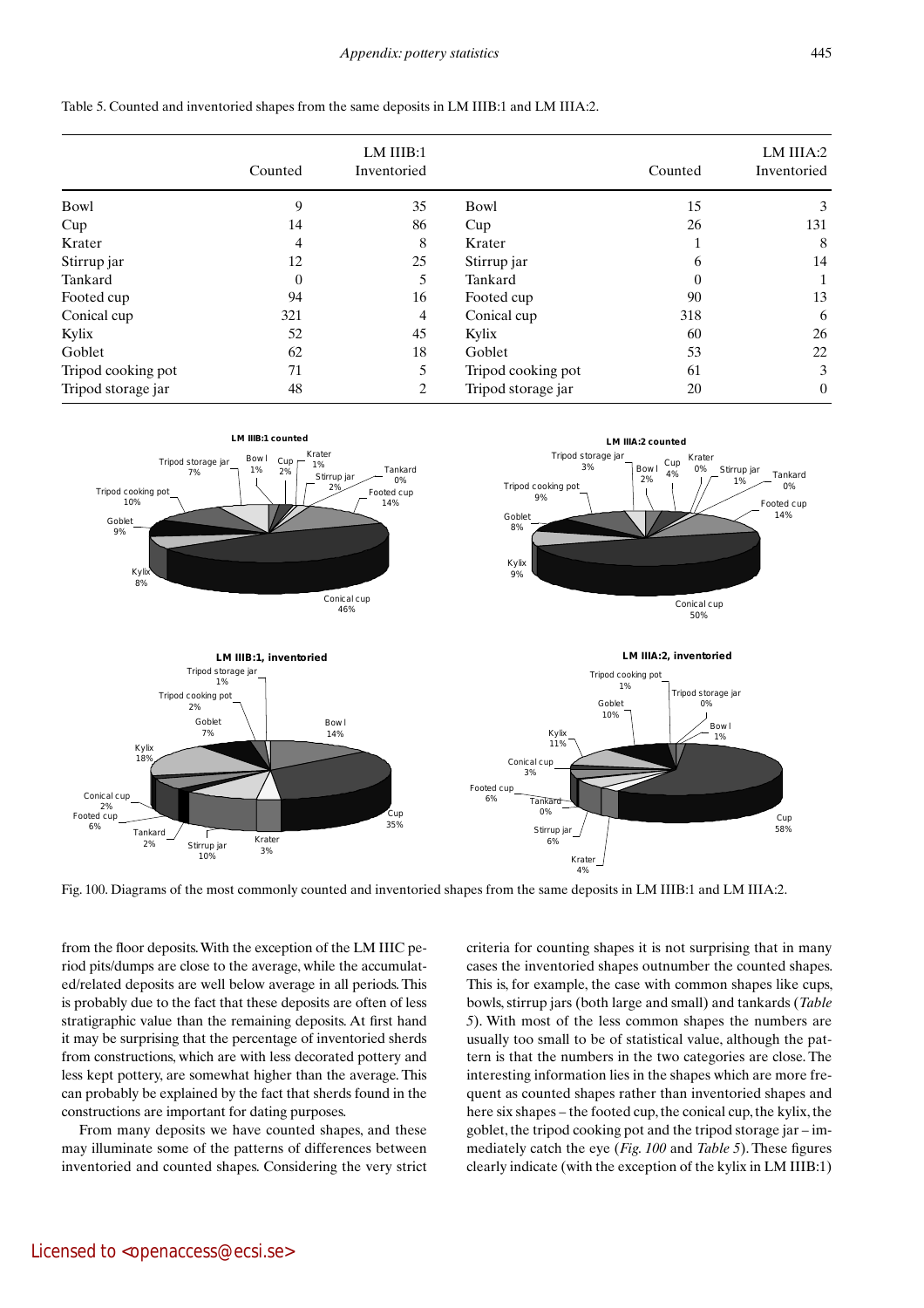that these six shapes are much more frequent in the LM IIIB:1 and LM IIIA:2 deposits than the inventoried pottery may lead us to think,<sup>5</sup> cf. *Fig.* 103.<sup>6</sup> In the same way it is obvious that, for example, bowls and cups are less frequent than the inventoried pottery may lead us to think. To illustrate this we have in *Fig. 100* given the distribution of the above 11 shapes for counted shapes and inventoried shapes from the same deposits. According to counted shapes, for example, cups constitute 2% in LM IIIB:1 and footed cups 14%, while among the inventoried shapes they constitute 35% and 6% respectively. For the same shapes in LM IIIA:2 the counted cups are 4% and the footed cups 14%, while among the inventoried shapes they constitute 58% and 6% respectively. Neither way of presenting the material, however, reflects the true composition of any deposit, but it does help one to get a more balanced view on the real composition of any deposit, and it does help one to understand which shapes are important, when the development of the pottery styles is studied. One more point which this example may perhaps illustrate concerns the conical cups. Among the counted shapes we found as many as 46% and 50% in the LM IIIB:1 and LM IIIA:2 layers (the majority of which come from good contexts). Thus, it would be hard to escape the conclusion that the conical cups were in much more common use than generally thought (see also above p. 348).

#### THE INVENTORIED POTTERY

#### Dates and deposits

Considering that the diagnostic, inventoried pottery is, in the chronological sense, representative of a deposit it is interesting to learn to what extent the date of the pottery coincides with the date of the deposit. In connection with this, of course, the complete or restorable vases found on the floors are of the utmost importance. No such deposits were found in the LM IIIA:2 settlement. Two were recognized in the LM IIIB:1 settlement in Room A with some more or less complete vases and Room C contained ten restored and nine vases with full profile and substantial parts of storage stirrup jars and jugs. All these vases are clearly dated LM IIIB:1 even though a few of the shapes do also appear in LM IIIA:2. In connection with this a test was made to investigate the difference in date of pottery belonging to a floor deposit and to that of debris from a collapsed building. In this respect the area of rooms A-D is excellent, in that it is undisturbed with good floor deposits with a heavy collapsed debris above. In *Table 6* the first column contains the total number of complete vases and sherds inventoried and dated LM IIIB:1 or LM IIIA:2/B:1. In the second column "earlier" those that are LM IIIA:2 and earlier are counted (i.e. also including sherds which join earlier levels); what is not included in those numbers are the pithos fragments. The numbers show a clear difference in the two types of deposits in that the layer with stones (i.e. the fallen debris) contained 19.1% earlier pottery while the floor deposits contained only 10.4%.7 This is not very surprising, in that we know Table 6. Distribution of pottery earlier than the date of the deposits in which they were found.

|                                                                  | Total                      | Earlier                | $\%$                                       | Weight                                         |
|------------------------------------------------------------------|----------------------------|------------------------|--------------------------------------------|------------------------------------------------|
| Layer with stones<br><b>Between</b>                              | 126<br>62                  | 32<br>4                | $25.4\%$<br>$6.5\%$                        | 184.320<br>66.425                              |
| Stone layers all                                                 | 188                        | 36                     | 19.1%                                      | 250.745                                        |
| Room A, Floor 1<br>Room A, Floor 4<br>Room B<br>Room C<br>Room D | 20<br>55<br>3<br>113<br>31 | 3<br>3<br>1<br>6<br>10 | $15.0\%$<br>5.5%<br>33.3%<br>5.3%<br>32.3% | 27.045<br>29.110<br>5.290<br>113.187<br>44.920 |
| Floor deposits all                                               | 222                        | 23                     | $10.4\%$                                   | 219.552                                        |

from excavations of walls that the mortar often contained big amounts of pottery which would date to a period prior to the construction of the walls. In a debris with collapsed walls one would thus expect to find a higher percentage of earlier pottery than in the floor deposits.

In the following we shall investigate this phenomenon for all deposits. In *Tables 7* and *8* the inventoried pottery has been listed according to date and deposit type. The pithoi could not be dated into the precise chronological scheme and are given separately in *Tables 7a* and *8a* while they have been omitted in the simplified *Tables 7b* and *8b* as are the few Kytheran and Cycladic imports only dated "LM III". The simplified tables have been presented graphically with percentages in *Fig. 101*. As mentioned above, the floor deposits from LM IIIA:2 are so small that they cannot be used statistically, while it is noticeable that from the entire LM IIIB:1 period the floor deposits are those containing the smallest amount of earlier pottery: 13%. This is a little higher than the amount noted above in connection with Rooms A-D, but it is more than double of what we noted in the LM IIIB:2 period.<sup>8</sup> This is probably due to the fact that we found better, closed floor deposits in that period. In the LM IIIB:1 and LM IIIA:2 the amount of earlier pottery in pits is fairly equal (15% and 17% respectively).

<sup>&</sup>lt;sup>5</sup> The reason is obvious. There is no point in cataloguing amounts of identical conical cups, footed cups etc. Large amounts and/or unchanged shapes do not provide a stimulus for the study of the pottery.

<sup>&</sup>lt;sup>6</sup> If we compare counted shapes to the entire body of inventoried shapes the point becomes even clearer. Thus, for example, the large stirrup jar where 94 were counted in LM IIIB:1 and 90 in LM IIIA:2 while 67 and 23 respectively were inventoried of the entire material. The same pattern holds true for the footed cup and the kylix in LM IIIA:2, the goblet in LM IIIB:1 and – to the extreme – the tripod cooking pot and the tripod storage jar in both periods.

<sup>7</sup> The percentages represented by Rooms A and C are probably much closer to reality, since one would not expect a real floor deposit in Room B which is represented only by a small corner with two doors, i.e. this part of the room was meant for passage; concerning Room D there are indications that it might have been emptied for its content before the building collapsed (cf. above p. 68).

<sup>8</sup> 5.3%, cf. *GSE* III, 297.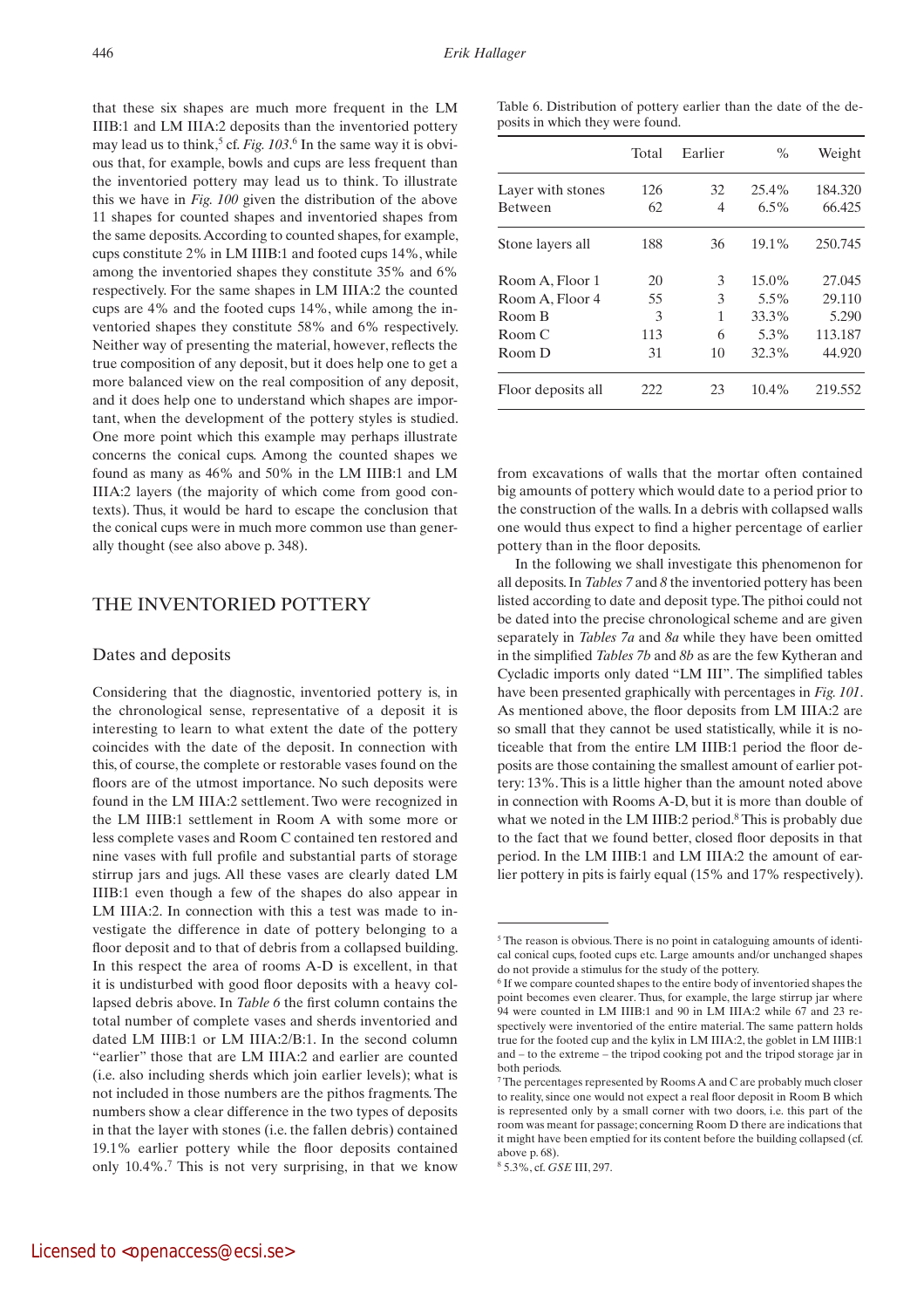### *Appendix: pottery statistics* 447

|                  | Pits           | Accumulated    |          | Floors Constructions | Levelling | Total |  |
|------------------|----------------|----------------|----------|----------------------|-----------|-------|--|
| Pithos           | 22             | 62             | 33       | 25                   | 2         | 144   |  |
| EM               | $\Omega$       | 12             |          | $\Omega$             |           | 14    |  |
| MM               | 10             | 51             | 4        | 8                    | 6         | 79    |  |
| <b>MM/LM IA</b>  | $\Omega$       | $\overline{0}$ | 2        | 2                    | $\Omega$  | 4     |  |
| LM I             | 29             | 41             | 9        | 45                   | 10        | 134   |  |
| LM II            |                |                | 3        | 2                    | $\Omega$  |       |  |
| LM II/IIIA:1     | 3              | $\theta$       | $\Omega$ | 3                    | $\Omega$  | 6     |  |
| LM III           | 6              | 5              |          | 5                    | 0         | 17    |  |
| LM IIIA:1        | 22             | 23             |          | 31                   | 3         | 81    |  |
| LM IIIA: $1/2$   | $\overline{2}$ | 16             |          | 12                   | $\Omega$  | 32    |  |
| LM IIIA:2        | 47             | 52             | 19       | 85                   | 10        | 213   |  |
| LM IIIA/B:1      | 8              | 6              | 2        | 4                    | $\Omega$  | 20    |  |
| LM IIIA: $2/B:1$ | 248            | 209            | 78       | 220                  | 15        | 770   |  |
| LM IIIB:1        | 394            | 250            | 208      | 110                  | 5         | 967   |  |
|                  | 792            | 728            | 364      | 552                  | 52        | 2488  |  |

| Table 7a. Distribution of pottery from the LM IIIB:1 deposits according to chronology and deposit types. |  |  |  |  |  |
|----------------------------------------------------------------------------------------------------------|--|--|--|--|--|
|----------------------------------------------------------------------------------------------------------|--|--|--|--|--|

Table 7b. Simplified distribution of pottery from the LM IIIB:1 deposits according to chronology and deposit types.

|               | Pits | Accumulated |     | Floors Constructions | Levelling | Total |  |
|---------------|------|-------------|-----|----------------------|-----------|-------|--|
| EM/LM I       | 39   | 104         | 16  | 55                   | 17        | 231   |  |
| LM II-LM IIIA | 75   | 92          | 26  | 133                  | 13        | 339   |  |
| LM IIIA/B     | 256  | 215         | 80  | 224                  | 15        | 790   |  |
| LM IIIB:1     | 394  | 250         | 208 | 110                  |           | 967   |  |
|               | 764  | 661         | 330 | 522                  | 50        | 2327  |  |

Table 8a. Distribution of pottery from the LM IIIA:2 deposits according to chronology and deposit types.

|                 | Pits                          | Accumulated |          | Floors Constructions | Levelling                                                                                                                                                       | Total    |  |
|-----------------|-------------------------------|-------------|----------|----------------------|-----------------------------------------------------------------------------------------------------------------------------------------------------------------|----------|--|
| Pithos          | 12                            | 4           | $\theta$ |                      | $\mathcal{D}_{\mathcal{L}}^{\mathcal{L}}(\mathcal{L})=\mathcal{L}_{\mathcal{L}}^{\mathcal{L}}(\mathcal{L})\mathcal{L}_{\mathcal{L}}^{\mathcal{L}}(\mathcal{L})$ | 25       |  |
| EM              | $\mathfrak{D}_{\mathfrak{p}}$ |             |          |                      |                                                                                                                                                                 |          |  |
| MM              | 14                            |             |          |                      | 8                                                                                                                                                               | 30       |  |
| <b>MM/LM IA</b> |                               | $\theta$    |          | $\theta$             | $\theta$                                                                                                                                                        | $\Omega$ |  |
| LM I            | 40                            | 12          |          | 17                   | 16                                                                                                                                                              | 85       |  |
| LM II           | 2                             | 2           | 0        |                      | 0                                                                                                                                                               |          |  |
| LM II/IIIA:1    |                               |             |          |                      |                                                                                                                                                                 |          |  |
| LM III          |                               |             |          |                      |                                                                                                                                                                 |          |  |
| LM IIIA:1       | 35                            | 11          |          | 3                    | 6                                                                                                                                                               | 56       |  |
| LM IIIA: $1/2$  | 280                           | 49          |          | 44                   | 18                                                                                                                                                              | 396      |  |
| LM IIIA:2       | 187                           | 21          | 6        | 34                   | 21                                                                                                                                                              | 269      |  |
|                 | 573                           | 103         | 15       | 114                  | 72                                                                                                                                                              | 877      |  |

Table 8b. Simplified distribution of pottery from the LM IIIA:2 deposits according to chronology and deposit types.

|                | Pits | Accumulated |              | Floors Constructions | Levelling | Total |  |
|----------------|------|-------------|--------------|----------------------|-----------|-------|--|
| EM/LM I        | 56   | 15          |              | 23                   | 25        | 122   |  |
| LM II-IIIA:1   | 37   | 13          |              | h                    | h         | 63    |  |
| LM IIIA: $1/2$ | 280  | 49          |              | 44                   | 18        | 396   |  |
| LM IIIA:2      | 187  | 21          | <sub>6</sub> | 34                   | 21        | 269   |  |
|                | 560  | 98          |              | 107                  | 70        | 850   |  |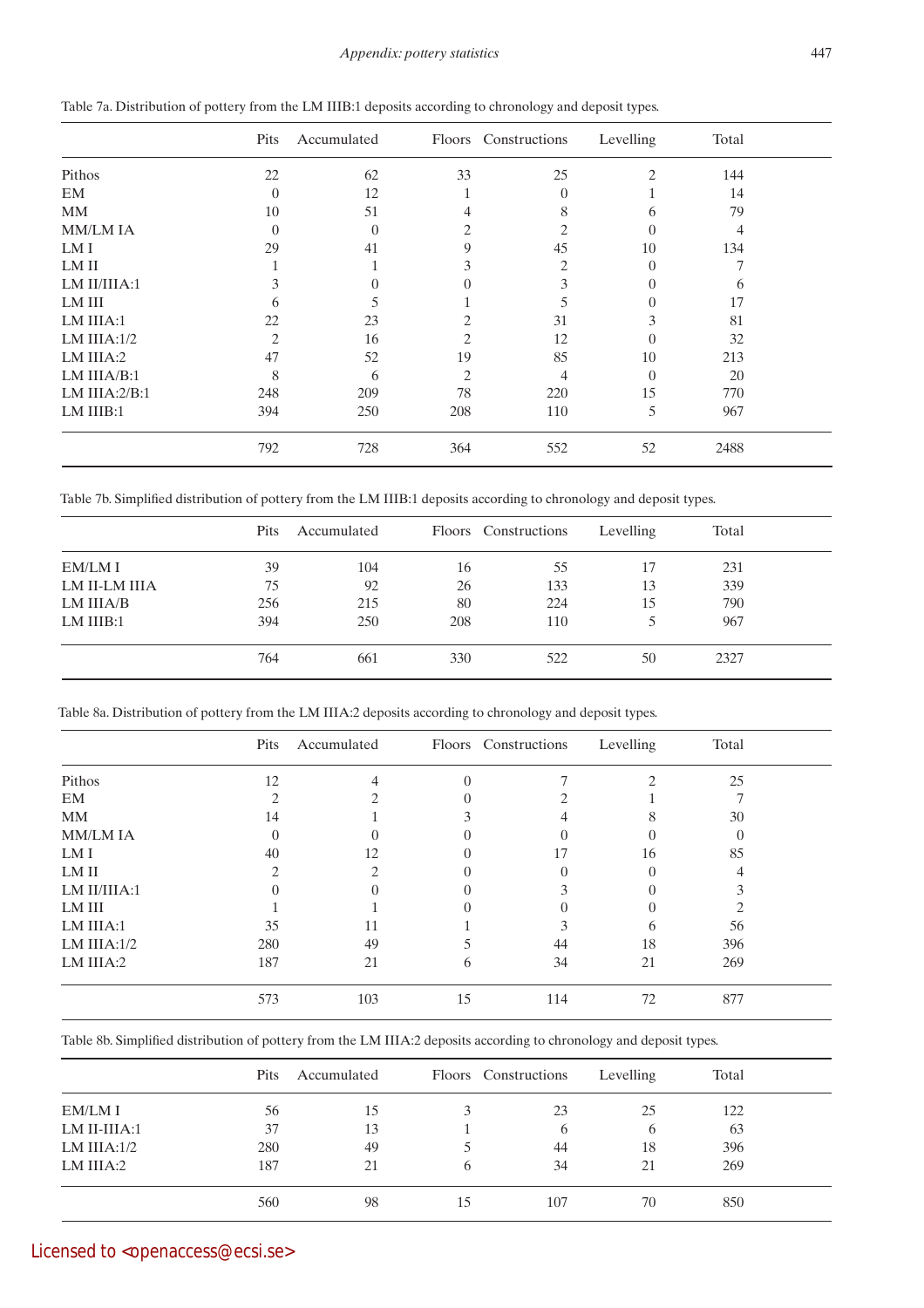

Fig. 101. Diagrams showing the percentages of inventoried pottery in the different LM IIIB:1 (left column) and LM IIIA:2 (right column) deposits.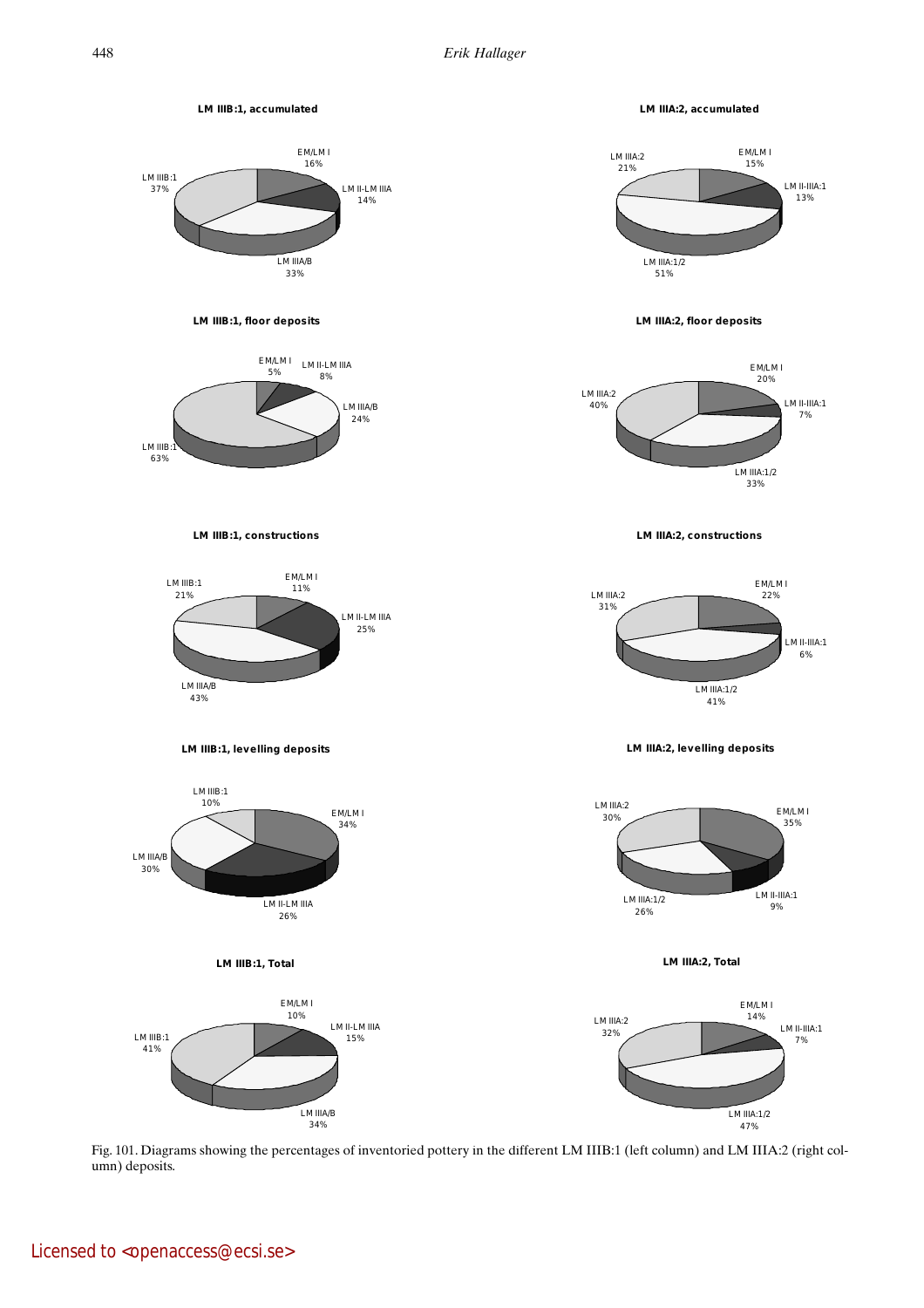Table 9a. Distribution of burnt pottery in LM IIIB:1 strata.

|                       | burnt         | mis. | cook. | Total |
|-----------------------|---------------|------|-------|-------|
| LM IIIB:1             | 115           | 15   | 5     | 130   |
| LM IIIA: $2/B:1$      | 137           | 6    | 59    | 143   |
| LM IIIA: $2$          | 8             |      |       | 8     |
| LM IIIA: $1/2$        | 1             |      |       | 2     |
| LM IIIA:1             | 3             |      |       | 3     |
| <b>LM III</b>         | 2             |      |       | 2     |
| <b>LMII</b>           | $\cup$        |      |       |       |
| LM I                  | $\mathcal{O}$ |      |       |       |
| Pithos (dated LM III) | 43            |      |       | 43    |
| Total                 | 309           | 22   | 64    | 331   |

Table 9b. Distribution of burnt pottery in LM IIIA:2 strata.

|                       | burnt | mis. | cook. | Total    |
|-----------------------|-------|------|-------|----------|
| LM IIIA: $2$          | 34    |      |       | 38       |
| LM IIIA: $1/2$        | 70    |      | 25    | 71       |
| LM IIIA:1             | 2     |      |       | 2        |
| <b>LM III</b>         |       |      |       |          |
| <b>LMII</b>           |       |      |       | $\Omega$ |
| LM I                  |       |      |       |          |
| Pithos (dated LM III) | 2     |      |       | 2        |
| Total                 | 108   |      | 26    | 113      |

This is roughly the same as in the LM IIIB:2 period and in all probability means the same: that pits and dumps indeed contain contemporary waste from the settlement.<sup>9</sup> In the accumulated deposits the amount of earlier pottery constitutes approximately 1/3 of the material. Also this is the same as we saw in the LM IIIB:2 period and it shows that these deposits do not have the same stratigraphic value as the floor deposits and pits. When we move to the constructions and levelling deposits we would have expected a very high percentage of earlier pottery. When as much as 21% of pottery dated purely LM IIIB:1 was found in the LM IIIB:1 constructions this was viewed in relation to the fact that most rooms and all outside areas had several floor levels, and that pottery of the period would be expected in these floor constructions. However, when we find 10% of pure LM IIIB:1 pottery in the levelling deposits which would be the first step in any construction it reveals that the pottery of the LM IIIB:1 date had already started when Building 1 was constructed and it thus seems safe to conclude that Building 1 was constructed early in LM IIIB:1. When we consider the same two depostits in the LM IIIA:2 period we note that approximately 1/3 of the pottery in both constructions and levelling deposits belongs to the LM IIIA:2 period. It clearly shows that the LM IIIA:2 Building 1 was only constructed well on in the period.

#### Burnt pottery

When marks of fire were noted on a vase or sherd, it was noted whether these were caused by misfiring in a kiln (mis.), whether these marks were found on cooking pots, lamps or other vases where fire could naturally be expected (cook.) or whether they were just burnt on other types of pottery  $(burnt)^{10}$  (*Table 9a-b*). From the LM IIIB:1 layers 295 sherds were noted (252 dated LM IIIB:1 and LM IIIA:2/B:1 plus 43 pithoi) from which should be substracted 64 cooking vessels. This means that 231 sherds or 13% of all sherds dated LM IIIB:1 and LM IIIA:2/B:1 were exposed to accidental fire. In the LM IIIA:2 deposits 106 sherds were noted (104 dated LM IIIA:2and LM IIIA:1/2 plus 2 pithoi) with marks of fire from which should be subtracted 25 cooking vessels. This means that 81 sherds or 12% of all sherds dated LM IIIA:2 and LM IIIA:1/2 were exposed to accidental fire. Fire was noted in connection with the destruction of the LM IIIB:1 building and it is therefore not surprising to find a fair amount of burnt sherds in these layers. More surprising is the relatively high percentage noted in the LM IIIA:2 deposits where – with the exception of Space H – we did not find traces of fire in connection with the destruction of the buildings. Concerning the individual shapes with traces of fire in the LM IIIB:1 layers we noteed that 30% of the LM III pithoi and 28% of the storage jars bore traces of fire. Whether this means that fire caught more severely in a storage area with pithoi remains uncertain, since no such room has yet been discovered. The only other shape with traces of fire far above average was the footed cup with 28%. This may perhaps be taken as a supporting argument that the footed cup occasionally was used as a hand lamp (cf. above p. 347). The very low percentage of misfired pottery in the LM IIIB:1 (0.9%) and LM IIIA:2 (0.6%) deposits have been commented upon above p. 273.

#### Fabrics

By far, the majority of the collected pottery was produced in local workshops. Of special interest is the Kydonian Workshop (cf. pp. 375-376), whose products, together with other wares and imports, are found in *Table 10a-b*. Of the inventoried pottery dated LM IIIB:1 as much as 39% came from the Kydonian Workshop while in the previous period as much as 32% was dated LM IIIA:2. In *Table 11* all inventoried sherds of the Kydonian Workshop from the LM IIIC to LM IIIA:2 deposits have been added.<sup>11</sup>

Those with pure dates are seen in *Fig. 102* and it clearly marks out the LM IIIB:1 period as the peak of production in the LM period with as much as 40%. The graph presented in *Fig. 102* is probably close to the reality, $^{12}$  but there is a very high number of Kydonian Workshop dated LM IIIB:1/2 (all

<sup>9</sup> In pits, dumps and rubbish deposits several sherds of earlier date need not belong to the deposit, but could have derived from the cleaning of the area. 10 For criteria of burnt and misfired, see *GSE* III, 197, n.1.

<sup>11</sup> See *GSE* II, 203, table 4 and *GSE* III.1, 298, table 5.

<sup>12</sup> The LM IIIA:1 percentage of Kydonian Workshop remains uncertain, and we reserve judgment for the 23% given until Vol. V has been published.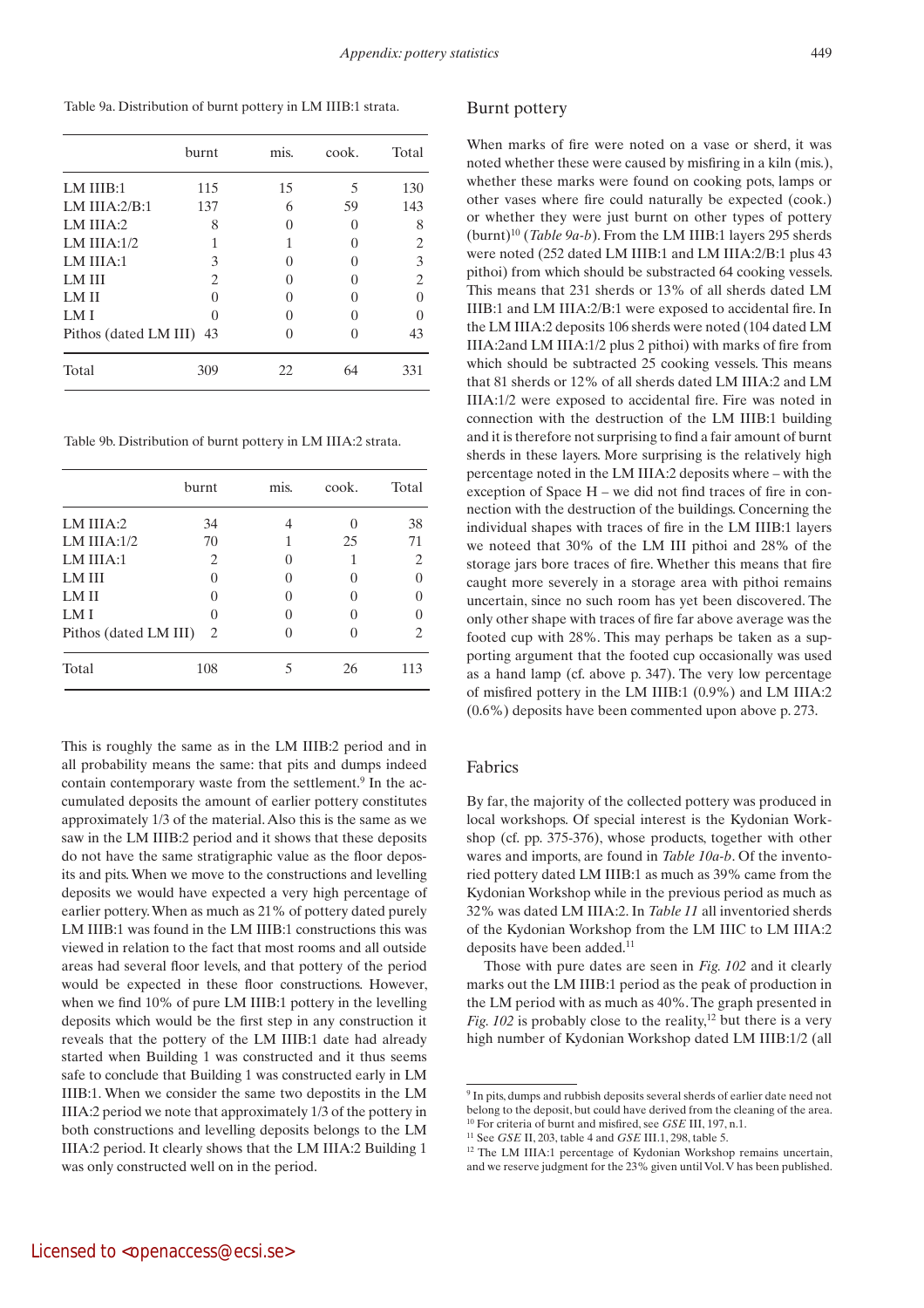|                  | Total | LW  | $\%$  | $\overline{\mathcal{L}}$ | <b>GW</b> | <b>HBW</b> | <b>KNO</b> |   |   | PAL CYCL KYTH MYC CYP |    |                | An. |
|------------------|-------|-----|-------|--------------------------|-----------|------------|------------|---|---|-----------------------|----|----------------|-----|
| LM IIIB:1        | 968   | 380 | 39%   |                          |           | 12         | 17         | ┑ |   |                       | 38 |                | 21  |
| LM IIIA: $2/B:1$ | 770   | 153 | 20%   |                          |           |            | 6          |   |   |                       | 17 |                | 16  |
| LH IIIA/IIIB:1   | 20    |     | $0\%$ |                          |           |            |            |   |   |                       | 20 |                |     |
| LM IIIA:2        | 213   | 39  | 18%   |                          |           |            | 9          |   |   |                       | 16 |                | 2   |
| LM IIIA: $1/2$   | 32    |     | $0\%$ |                          |           |            | 7          |   |   |                       |    |                |     |
| LM IIIA:1        | 87    |     | $0\%$ |                          |           |            |            |   |   |                       |    |                |     |
| LM III           | 17    |     | $0\%$ |                          |           |            |            |   | 2 | 15                    |    |                |     |
| LM II            | 7     |     | $0\%$ |                          |           |            |            |   |   |                       |    |                |     |
| Total            | 2114  | 572 | 27%   | $\overline{0}$           | 5         | 12         | 40         |   | 2 | 15                    | 92 | $\overline{0}$ | 39  |

Table 10a. Distribution of fabrics and imports in LM IIIB:1 strata.

Table 10b. Distribution of fabrics and imports in LM IIIA:2 strata.

|                | Total | LW  | $\%$  | $\mathcal{P}$  | <b>GW</b> | <b>HBW</b> | <b>KNO</b> | PAL CYCL KYTH MYC CYP |          |   |    |          | An.            |
|----------------|-------|-----|-------|----------------|-----------|------------|------------|-----------------------|----------|---|----|----------|----------------|
| LM IIIA:2      | 269   | 87  | 32%   |                |           |            | 11         | 3                     |          |   | 12 |          | $\overline{c}$ |
| LM IIIA: $1/2$ | 396   | 48  | 12%   |                |           |            |            |                       |          |   | 14 |          | 8              |
| LM IIIA:1      | 59    |     | $2\%$ |                |           |            |            |                       |          |   |    |          |                |
| LM III         |       |     | $0\%$ |                |           |            |            |                       |          |   |    |          |                |
| LM II          | 4     |     | $0\%$ |                |           |            |            |                       |          |   |    |          |                |
| Total          | 730   | 136 | 19%   | $\mathfrak{D}$ |           | $\left($   | 19         |                       | $\theta$ | っ | 29 | $\theta$ | 10             |

Table 11. The amount of Kydonian Workshop inventoried from the LM IIIC through LM IIIA:2 layers.

| Date             | Total | I W   | $\frac{0}{0}$ |
|------------------|-------|-------|---------------|
| LM IIIC          | 220   | 17    | 8%            |
| LM IIIC/B:2      | 358   | 96    | 27%           |
| LM IIIB:2        | 990   | 309   | 31%           |
| LM $IIIB:1/2$    | 1.153 | 485   | 42%           |
| LM IIIB:1        | 1.233 | 490   | 40%           |
| LM IIIA: $2/B:1$ | 825   | 159   | 19%           |
| LH IIIA/IIIB:1   | 20    |       | $0\%$         |
| LM IIIA: $2$     | 521   | 128   | 25%           |
| LM IIIA: $1/2$   | 566   | 69    | 12%           |
| LM IIIA:1        | 163   | 38    | 23%           |
| LM III           | 56    | 1     | 2%            |
| <b>LMI</b>       | 15    |       | $0\%$         |
| Total            | 6.120 | 1.792 | 29%           |

**Kydonian Workshop**



Fig. 102. Graph showing the occurrence of Kydonian Workshop with pure dates in levels from LM IIIC through LM IIIA:2.

found in the LM IIIB:2 levels). Depending on how many of those are older pieces, the percentages presented in *Fig. 102* may change somewhat between LM IIIB:1 and LM IIIB:2. If we simplify the question to main periods we find that 8% is LM IIIC, 38% is LM IIIB and 19% is LM IIIA. It is thus clear that the Kydonian Workshop started its mass production in LM IIIA, that it reached its peak in LM IIIB (probably LM IIIB:1) and that it dropped off drastically in LM IIIC.

Concerning the other fabrics it can be noted that Grey Ware (GW) is still produced in both LM IIIB:1 and LM IIIA:2, while the Handmade Burnished Ware (HBW) seem to be introduced in LM IIIB:1. Both layers contain a fair amount of contemporary Knossian imports (KNO),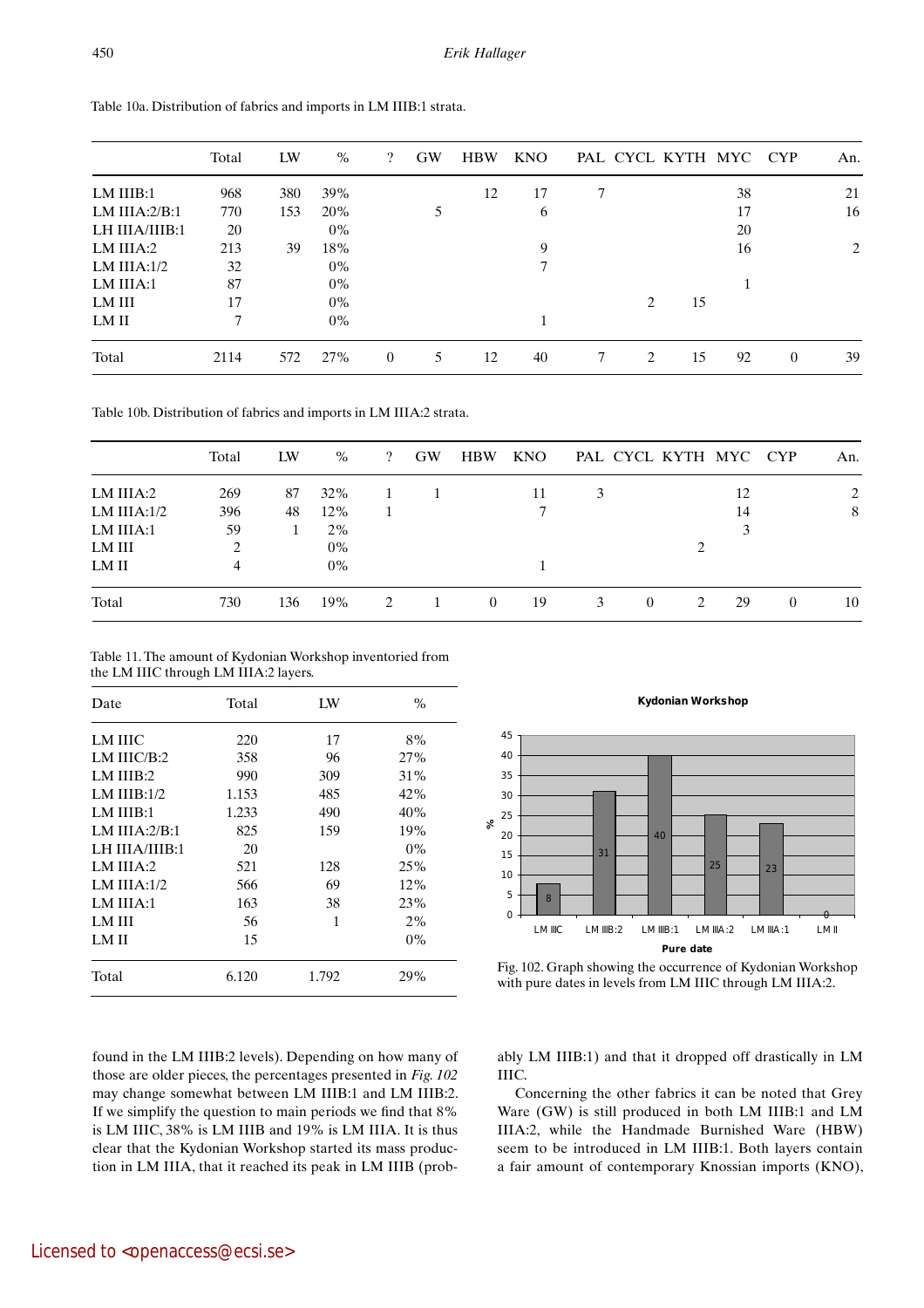|                    | LM IIIB:1 strata |                |                   | LM IIIA:2 strata |                |                |                |                             |  |
|--------------------|------------------|----------------|-------------------|------------------|----------------|----------------|----------------|-----------------------------|--|
|                    | Total            |                | IIIB:1 IIIA:2/B:1 |                  | Total          | IIIA:2         | IIIA:1/2       |                             |  |
| Alabastron         | 12               | $\mathfrak s$  | 6                 | 11               | 6              | 6              |                | 6                           |  |
| Amphora            | 29               | $\overline{9}$ | 20                | 29               | 9              | 5              | 3              | 8                           |  |
| Amphoriskos        | 5                | $\sqrt{2}$     | $\mathfrak{Z}$    | 5                | $\mathbf{1}$   | $\mathbf{1}$   |                | $\mathbf{1}$                |  |
| Amphoroid krater   | 96               | 73             | 14                | 87               | 24             | 10             | 14             | 24                          |  |
| Askos              |                  |                |                   | $\boldsymbol{0}$ | $\sqrt{2}$     | $\mathbf{1}$   | $\mathbf{1}$   | $\mathbf{2}$                |  |
| <b>Basin</b>       | $\mathbf{1}$     |                | $\mathbf{1}$      | $\mathbf{1}$     | $\mathfrak{2}$ | $\overline{c}$ |                | $\mathbf{2}$                |  |
| <b>Basket</b> vase | 3                | 3              |                   | 3                | $\mathbf{1}$   |                | $\mathbf{1}$   | $\mathbf{1}$                |  |
| Bathtub            | $\mathbf{1}$     | $\mathbf{1}$   |                   | $\mathbf{1}$     |                |                |                | $\boldsymbol{0}$            |  |
| <b>Bowl</b>        | 212              | 184            | 26                | 210              | $10\,$         | 3              | $\tau$         | 10                          |  |
| <b>Brazier</b>     | $\overline{c}$   | $\mathbf 1$    | $\mathbf{1}$      | $\mathbf{2}$     | 1              |                | $\mathbf{1}$   | $\mathbf{1}$                |  |
| Bread oven         |                  |                |                   | $\boldsymbol{0}$ | $\mathfrak{2}$ |                | $\mathfrak{2}$ | $\mathbf{2}$                |  |
| Cone, miniature    | $\mathbf 1$      |                |                   | $\boldsymbol{0}$ |                |                |                | $\boldsymbol{0}$            |  |
| Ciotola carenata   | $\mathfrak{2}$   | $\overline{c}$ |                   | $\mathfrak{2}$   |                |                |                | $\boldsymbol{0}$            |  |
| Conical cup        | 41               | $\overline{4}$ | 10                | 14               | 28             |                | 13             | 13                          |  |
| Cooking dish       | 11               |                | 10                | 10               | 7              |                | 7              | 7                           |  |
| Cooking jar        | 5                |                | 5                 | 5                |                |                |                | $\overline{0}$              |  |
| Cup                | 402              | 77             | 191               | 268              | 228            | 115            | 77             | 192                         |  |
| Cup, miniature     | 7                | 6              |                   | 6                | 9              | 3              | 6              | 9                           |  |
| Cup/rhyton         | 3                |                |                   | $\overline{0}$   | 6              |                |                | $\overline{0}$              |  |
| Closed vessel      | 281              | 57             | 136               | 193              | 134            | 37             | 70             | 107                         |  |
|                    |                  |                |                   |                  |                |                |                |                             |  |
| Dish               | $\mathbf{1}$     | $\mathbf{1}$   |                   | $\mathbf{1}$     |                |                |                | $\boldsymbol{0}$            |  |
| Double vase        | 1                | $\mathbf{1}$   |                   | $\mathbf{1}$     | $\mathbf{1}$   | $\mathbf{1}$   |                | 1                           |  |
| Drain              | 1                | $\mathbf{1}$   |                   | 1                |                |                |                | $\boldsymbol{0}$            |  |
| Firebox            | 1                |                |                   | $\mathbf{0}$     | 2              |                | 1              | 1                           |  |
| Footed cup         | 85               | 66             | 8                 | 74               | 19             | 14             | 5              | 19                          |  |
| Goblet             | 48               | 3              | $\mathbf{2}$      | 5                | 52             |                | 49             | 49                          |  |
| Hut model          | $\mathbf{1}$     | $\mathbf{1}$   |                   | $\mathbf{1}$     |                |                |                | $\boldsymbol{0}$            |  |
| In-and-out basin   | $\mathbf{1}$     |                |                   | $\boldsymbol{0}$ | $\mathbf{1}$   |                |                | $\boldsymbol{0}$            |  |
| Incense burner     | 4                |                | 3                 | 3                | $\mathbf{2}$   |                | $\mathbf{2}$   | $\sqrt{2}$                  |  |
| Jar                | 40               | 10             | 15                | 25               | 9              | $\mathfrak{2}$ | 5              | $\tau$                      |  |
| Jar, miniature     | 2                | $\mathbf{1}$   | $\mathbf{1}$      | $\sqrt{2}$       |                |                |                | $\boldsymbol{0}$            |  |
| Jug                | 42               | 8              | 23                | 31               | 21             | 5              | 9              | 14                          |  |
| Jug, miniature     |                  |                |                   | $\boldsymbol{0}$ | 3              |                | 3              | 3                           |  |
| Juglet             | 15               | 1              | 14                | 15               | 7              |                | 7              | $\overline{\mathcal{I}}$    |  |
| Kalathos           | 16               | 13             | 3                 | 16               | 3              | 3              |                | 3                           |  |
| Krater             | 51               | 37             | 13                | 50               | 12             | 11             | $1\,$          | 12                          |  |
| Kylix              | 272              | 209            | 23                | 232              | 37             | 25             | 14             | 39                          |  |
| Ladle              | 24               | $8\,$          | 16                | 24               | 5              |                | 5              | 5                           |  |
| Lamp               | 7                |                | 3                 | 3                | 5              |                | 5              | 5                           |  |
| Larnax             | 4                | 4              |                   | $\overline{4}$   |                |                |                | $\boldsymbol{0}$            |  |
| Lid                | 12               | $\overline{4}$ | 6                 | 10               | $\mathfrak{Z}$ |                | 3              | 3                           |  |
| Minoan flask       | $\overline{4}$   |                |                   | $\boldsymbol{0}$ | $11\,$         | $\mathbf{1}$   | $10\,$         | $11\,$                      |  |
| Mug                | 15               | $\mathbf{2}$   | $11\,$            | 13               | 9              | $\tau$         | $\sqrt{2}$     | $\boldsymbol{9}$            |  |
| Olla               | $\overline{4}$   | $\overline{4}$ |                   | $\overline{4}$   |                |                |                | $\boldsymbol{0}$            |  |
| Open vessel        | 91               | $11\,$         | 6                 | 17               | 28             | $\mathfrak{Z}$ | $\mathbf{1}$   | 4                           |  |
| Pedestal bowl      | 3                | $\,1\,$        | $\overline{c}$    | $\mathfrak 3$    | $\overline{4}$ |                | $\overline{4}$ | $\overline{4}$              |  |
| Piriform jar       | 7                | $\mathbf{1}$   | $\overline{c}$    | 3                | 3              | $\mathbf{2}$   | $1\,$          | 3                           |  |
| Pithos             | 144              |                |                   | $\boldsymbol{0}$ | 25             |                |                | $\boldsymbol{0}$            |  |
| Plate              | $\mathfrak{2}$   |                |                   | $\overline{0}$   | $\,1\,$        |                |                | $\boldsymbol{0}$            |  |
| Pyxis              | 10               | 3              | $\mathfrak s$     | 8                | $\sqrt{2}$     | $\mathbf{1}$   | $\mathbf{1}$   | $\sqrt{2}$                  |  |
| Rhyton             | 30               | 12             | 14                | 26               | $10\,$         | $\mathbf{1}$   | 9              | $10\,$                      |  |
| Semiglobular cup   | 4                |                | $\mathbf{1}$      | $\mathbf{1}$     | 9              |                | 3              | $\ensuremath{\mathfrak{Z}}$ |  |
| Spit stand         | $\mathbf{1}$     |                | $\mathbf{1}$      | $\mathbf{1}$     |                |                |                | $\boldsymbol{0}$            |  |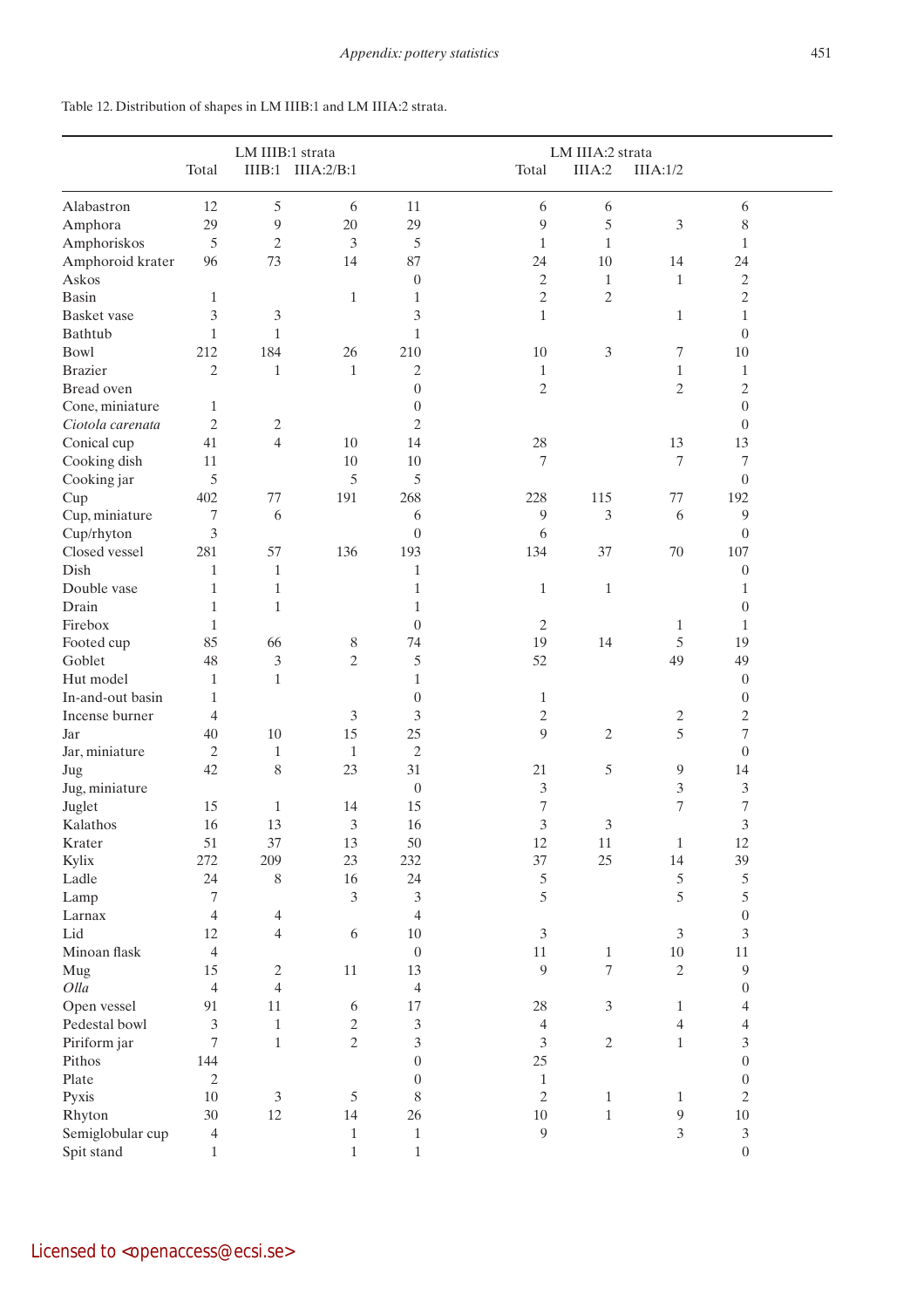|                        | LM IIIB:1 strata |                |                |          | LM IIIA:2 strata |                |                |          |  |
|------------------------|------------------|----------------|----------------|----------|------------------|----------------|----------------|----------|--|
|                        | Total            | IIIB:1         | IIIA:2/B:1     |          | Total            | IIIA:2         | IIIA:1/2       |          |  |
| Stirrup jar            | 16               | 15             | $\mathbf{1}$   | 16       |                  | 1              |                |          |  |
| Stirrup jar, large     | 67               | 12             | 54             | 66       | 23               | 2              | 21             | 23       |  |
| Stirrup jar, medium    | 15               | 12             | 2              | 14       | 6                | $\overline{2}$ | 4              | 6        |  |
| Stirrup jar, small     | 35               | 33             | 2              | 35       |                  |                |                |          |  |
| Stirrup jar, miniature | $\overline{3}$   | $\overline{c}$ |                | 3        |                  |                |                |          |  |
| Stand                  | 11               | 4              | 4              | 8        | 3                |                | $\mathfrak{2}$ | 3        |  |
| Storage jar            | 69               | 7              | 61             | 68       | 19               | 1              | 18             | 19       |  |
| Tankard                | 48               | 48             | $\theta$       | 48       |                  |                |                |          |  |
| Tripod cooking pot     | 51               | 5              | 45             | 50       | 12               |                | 11             | 11       |  |
| Tripod storage jar     | 3                |                | 1              | 2        |                  |                |                | $\Omega$ |  |
| Thelastron             | 3                |                | $\overline{2}$ | 3        | $\overline{c}$   | $\overline{c}$ |                | 2        |  |
| Tray                   | 3                |                | 3              | 3        |                  |                |                |          |  |
| Tripod cup             | 3                |                |                |          |                  |                |                |          |  |
| Tripod jar             |                  |                |                | $\Omega$ |                  |                |                |          |  |
| Vat                    |                  |                |                |          |                  |                | 1              |          |  |
| Outside joins          | 103              |                |                |          | 57               |                |                |          |  |
| Total                  | 2489             | 967            | 771            | 1738     | 881              | 270            | 400            | 670      |  |

although it is a little higher in LM IIIA:2 (2.3%) than in LM IIIB:1 (1.7%). This is also in concordance with the analyses of the Knossian imports given above (p. 363). The Palaikastro (PAL) and Kytheran (KYTH) workshops were recognized in both periods, while no Cycladic (CYCL) were noted in LM IIIA:2. No Cypriot (CYP) imports were identified in the two periods, while there were a fair amount of Mycenaean imports  $-c$ . 4% in both periods. While we saw in the LM IIIC and LM IIIB:2 period that the Mycenaean imports were older than the deposits in which they were found<sup>13</sup> this phenomenon has drastically changed in that in the LM IIIB:1 deposits 82% of the imports are dated within this period, while in LM IIIA:2 it is as much as 90%. This indicates close contact with the Greek mainland during both periods that apparently dropped off in the following two periods. For further comments on the Kydonian Workshop, fabrics and imports see above pp. 275-276.

#### The LM IIIB:1 and LM IIIA:2 pottery

Of the 16,953 inventoried pottery numbers from the Greek-Swedish Excavations 1970-1987 and 2001, 967 (5.7%) were dated to the LM IIIB:1 period, while 771 (4.6%) were dated to the LM IIIB:1/A:2 period. This means that as much as 10.2% of the inventoried pottery from the excavations during the years mentioned above may be of LM IIIB:1 date. From the LM IIIA:2 period 270 (1.6%) sherds were dated LM IIIA:2, while 400 (2.4%) were dated LM IIIA:1/2, meaning that 3.9% of the inventoried pottery may be of LM IIIA:2 date. For comparison the LM IIIC layers with 3.7% were close to LM IIIA:2, while the LM IIIB:2 layers with 11.5% were close to the LM IIIB:1 layers.14 These numbers are in accordance with the weighed pottery where the LM IIIC and LM IIIA:2 periods only produced roughly 1/3 of the amount found in LM IIIB:1 and LM IIIB:2.

In *Table 12* all pottery shapes found in the LM IIIB:1 and LM IIIA:2 deposits are noted. In the first column is the actual number of each shape while the last column represents the total of LM IIIB:1 and IIIA:2 shapes respectively. In the LM IIIB:1 settlement the 1,738 inventoried LM IIIA:2/B:1 sherds represent 56 different (main) shapes, while from the LM IIIA:2 settlement the 670 inventoried LM IIIA:1/2 sherds represent 49 shapes (*Table 12*). In *Fig. 103* we have isolated the shapes occurring most frequently among the inventoried pottery. In LM IIIB:1 the three most common shapes are the bowl  $(12\%)$ , the cup  $(16\%)$  and the kylix  $(13\%)$ . This picture is very different from what we saw in LM IIIA:2 where the bowl is practically non-existent and the occurrence of the kylix is half, while the cup is almost double that of what we find in LM IIIB:1. Three more shapes differ considerably in the two periods. One is the goblet which is practically nonexistent in LM IIIB:1 while it constitutes 7% in LM IIIA:2; the second is the small stirrup jar represented with only one specimen in LM IIIA:215 (while 35 were inventoried from the LM IIIB:1 period) and the third is the Minoan flask which is absent in LM IIIB:1 but represented by 11 pieces in LM IIIA:2. The remaining main shapes, the amphoroid krater, the footed cup, the krater and the large stirrup jar are equally

<sup>&</sup>lt;sup>13</sup> In LM IIIC none of the 17 Mycenaean imports could be dated to that period, cf. *GSE* II, 205, and in LM IIIB:2 at least 88% of the 75 Mycenaean imports were surely older than that period, cf. *GSE* III, 299.

<sup>14</sup> For LM IIIC and IIIB:2 see *GSE* III, 299.

<sup>15 84-</sup>P 0867, a Mycenaean import.